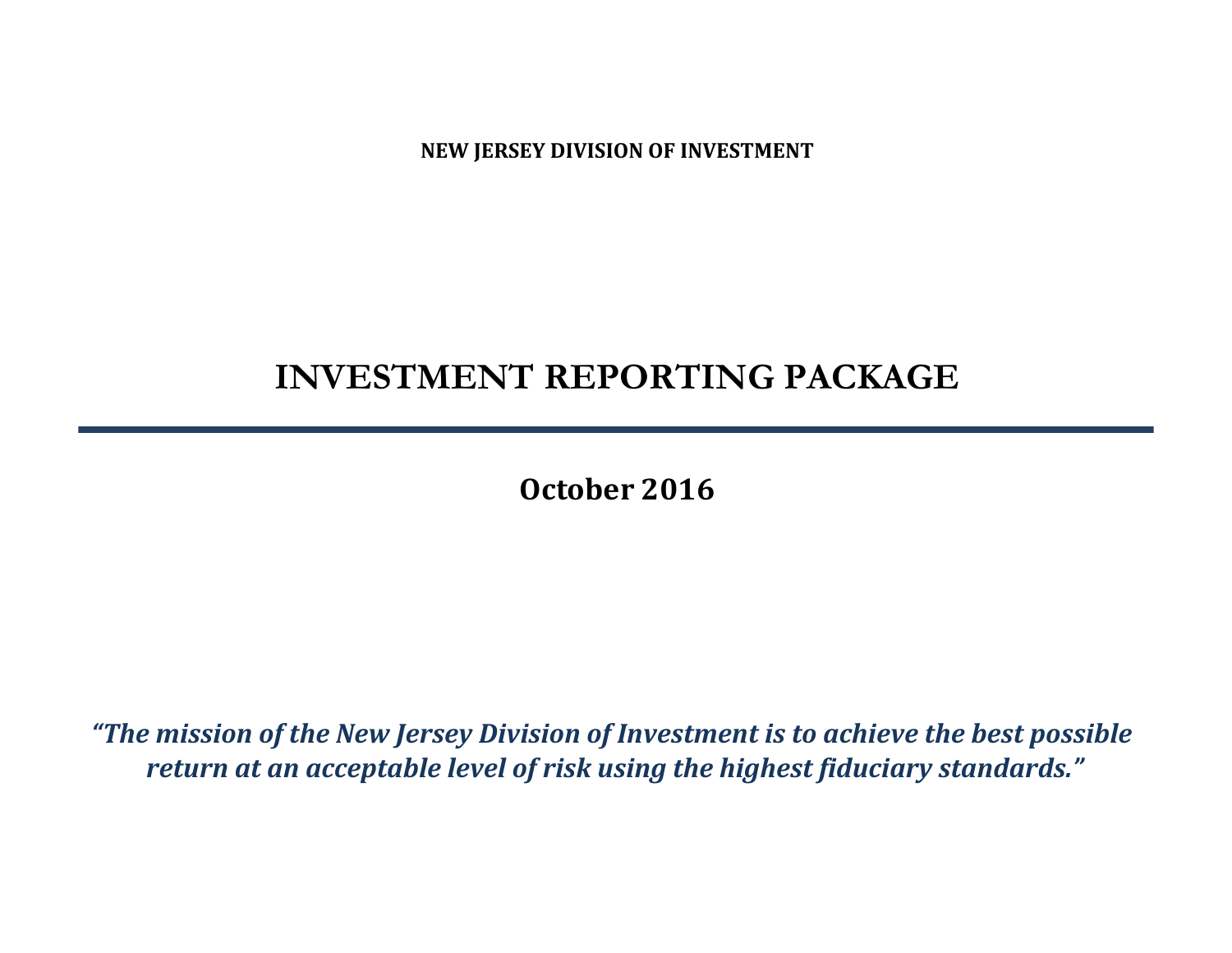## **New Jersey Division of Investment Actual Allocation vs FY 2017 Investment Plan Target 10/31/2016**

|                                                 | <b>Actual</b>       |                 |             |                     |
|-------------------------------------------------|---------------------|-----------------|-------------|---------------------|
|                                                 | <b>Allocation %</b> | <b>Target %</b> | Difference% | <b>Allocation\$</b> |
| Absolute Return/Risk Mitigation                 | 4.92%               | 5.00%           | $-0.08%$    | 3,529.38            |
| <b>Risk Mitigation</b>                          | 4.92%               | 5.00%           | $-0.08%$    | 3,529.38            |
| Cash Equivalents <sup>(1)</sup>                 | 3.72%               | 5.50%           | $-1.78%$    | 2,669.27            |
| <b>Short Term Cash Equivalents</b>              | 0.74%               | 0.00%           | 0.74%       | 529.56              |
| <b>TIPS</b>                                     | 0.75%               | 0.00%           | 0.75%       | 538.25              |
| <b>US Treasuries</b>                            | 1.72%               | 3.00%           | $-1.28%$    | 1,231.75            |
| <b>Total Liquidity</b>                          | 6.93%               | 8.50%           | $-1.57%$    | 4,968.83            |
| <b>Investment Grade Credit</b>                  | 9.08%               | 10.00%          | $-0.92%$    | 6,511.93            |
| Public High Yield                               | 2.25%               | 2.50%           | $-0.25%$    | 1,612.42            |
| <b>Global Diversified Credit</b>                | 4.47%               | 5.00%           | $-0.53%$    | 3,204.87            |
| <b>Credit Oriented Hedge Funds</b>              | 3.32%               | 1.00%           | 2.32%       | 2,382.69            |
| Debt Related Private Equity                     | 0.94%               | 2.00%           | $-1.06%$    | 673.11              |
| <b>Debt Related Real Estate</b>                 | 0.62%               | 1.00%           | $-0.38%$    | 444.61              |
| <b>Total Income</b>                             | 20.68%              | 21.50%          | $-0.82%$    | 14,829.63           |
| Commodities                                     | 0.50%               | 0.00%           | 0.50%       | 359.56              |
| <b>Private Real Assets</b>                      | 2.26%               | 2.50%           | $-0.24%$    | 1,623.88            |
| <b>Equity Related Real Estate</b>               | 5.18%               | 6.25%           | $-1.07%$    | 3,717.18            |
| <b>Total Real Return</b>                        | 7.95%               | 8.75%           | $-0.80%$    | 5,700.62            |
| <b>US Equity</b>                                | 28.24%              | 30.00%          | $-1.76%$    | 20,252.06           |
| Non-US Developed Markets Equity                 | 10.49%              | 11.50%          | $-1.01%$    | 7,523.34            |
| <b>Emerging Markets Equity</b>                  | 5.96%               | 6.50%           | $-0.54%$    | 4,276.45            |
| <b>Equity Oriented Hedge Funds</b>              | 3.08%               | 0.00%           | 3.08%       | 2,205.62            |
| <b>Buyouts/Venture Capital</b>                  | 9.13%               | 8.25%           | 0.88%       | 6,546.21            |
| <b>Total Global Growth</b>                      | 56.90%              | 56.25%          | 0.65%       | 40,803.68           |
| Opportunistic Private Equity                    | 0.48%               | 0.00%           | 0.48%       | 346.37              |
| Police and Fire Mortgage Program <sup>(2)</sup> | 1.47%               | 0.00%           | 0.21%       | 1,055.33            |
| <b>Other Cash and Receivables</b>               | 0.66%               | 0.00%           | 0.66%       | 471.28              |
| <b>Total Pension Fund</b>                       | 100.00%             | 100.00%         | 0.00%       | 71,705.12           |

**1 The cash aggregate comprises the two common fund cash accounts, in addition to the seven plan cash accounts.** 

**2 For Financial Reporting Police and Fire Mortgage Program is considered a receivable under GASB 72.**



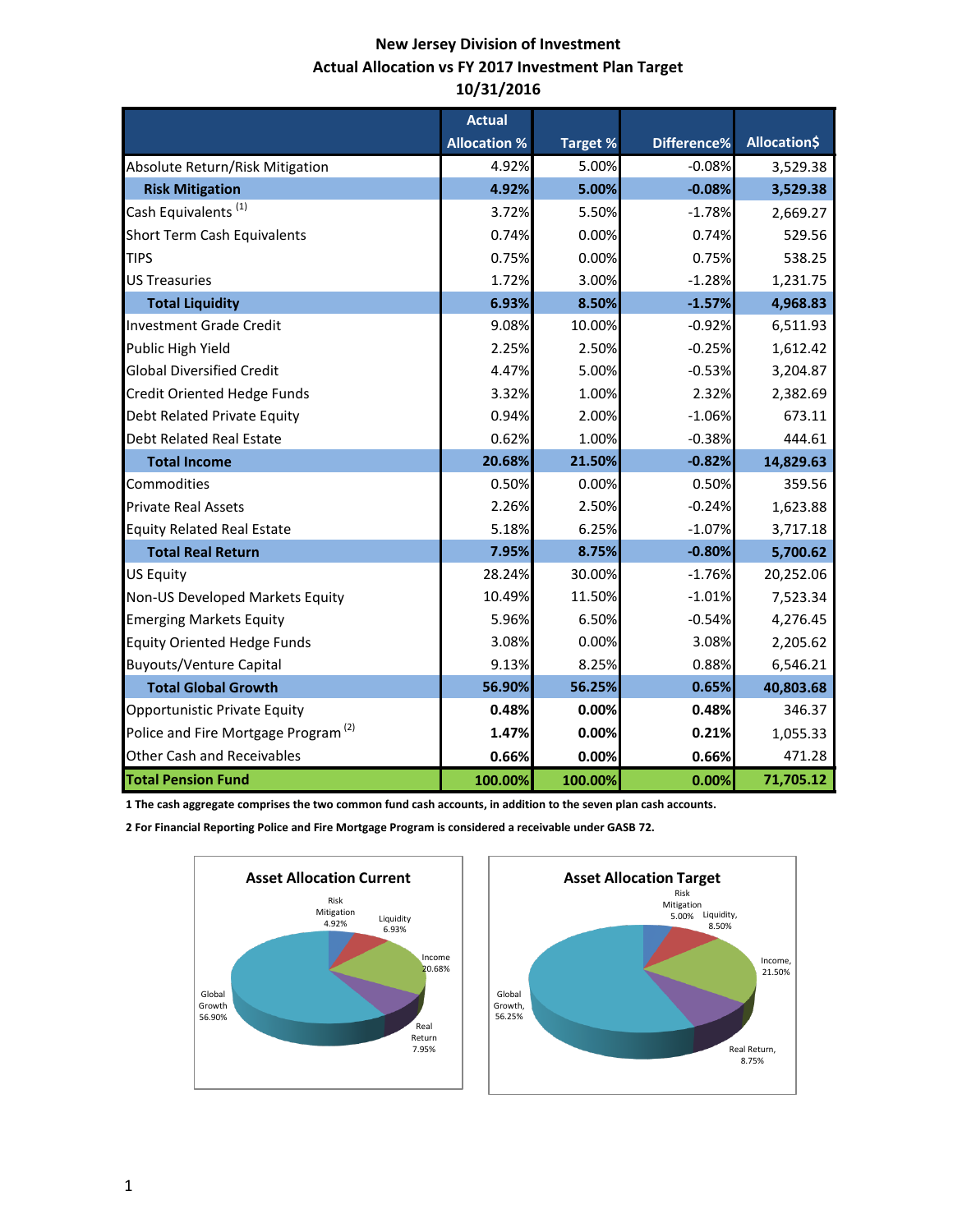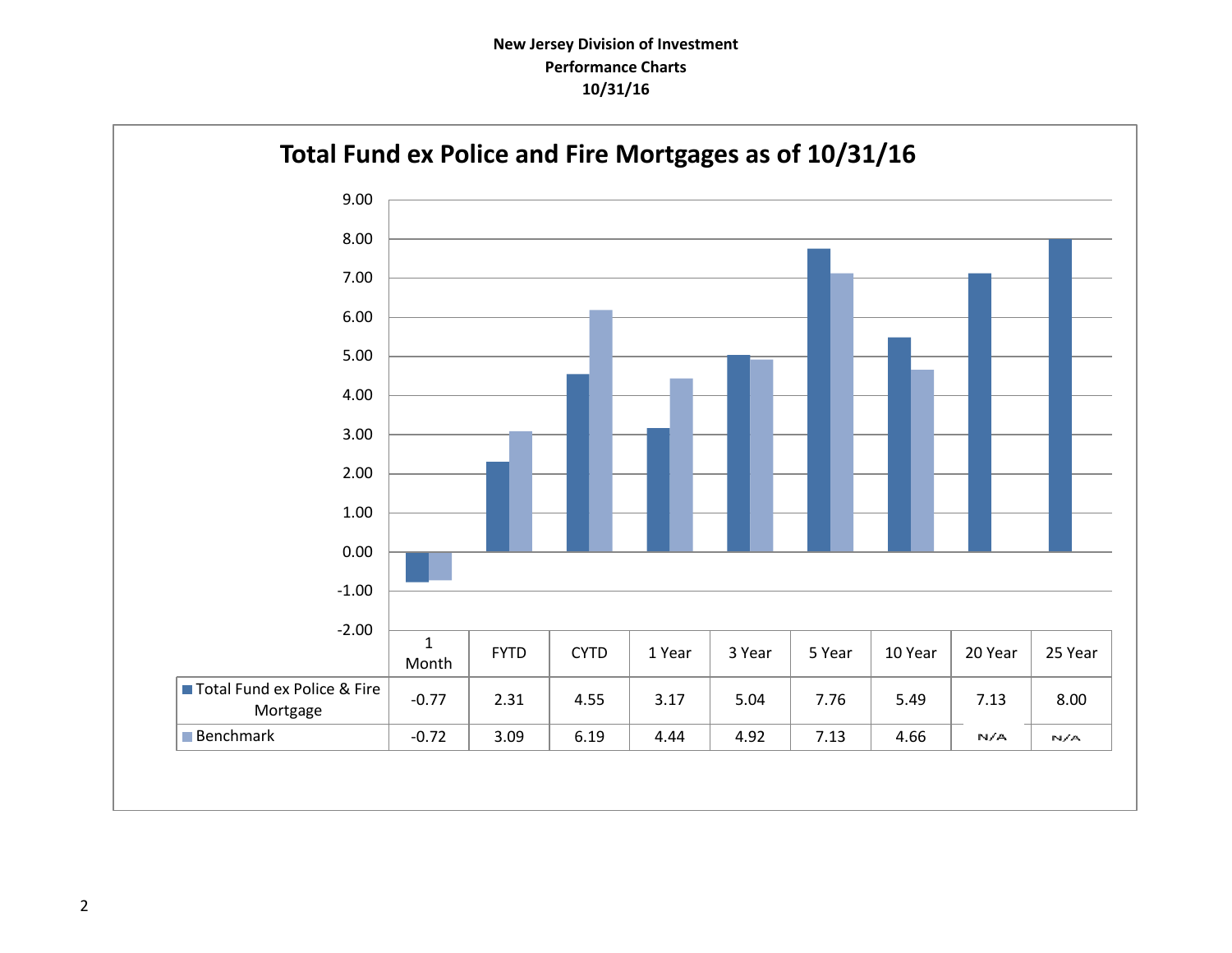## **New Jersey Division of Investment Performance Charts 10/31/16**



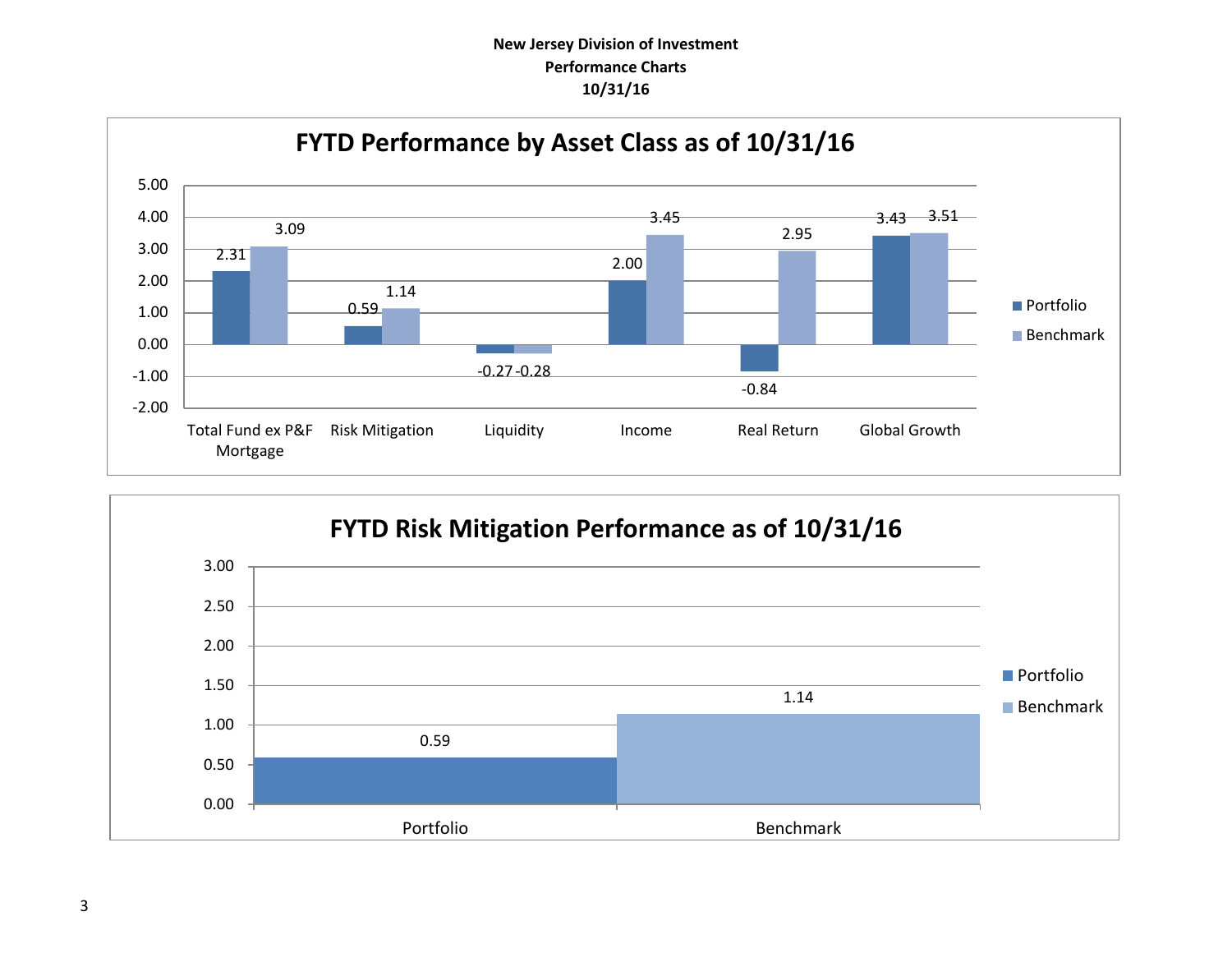## **New Jersey Division of Investment Performance Charts 10/31/16**

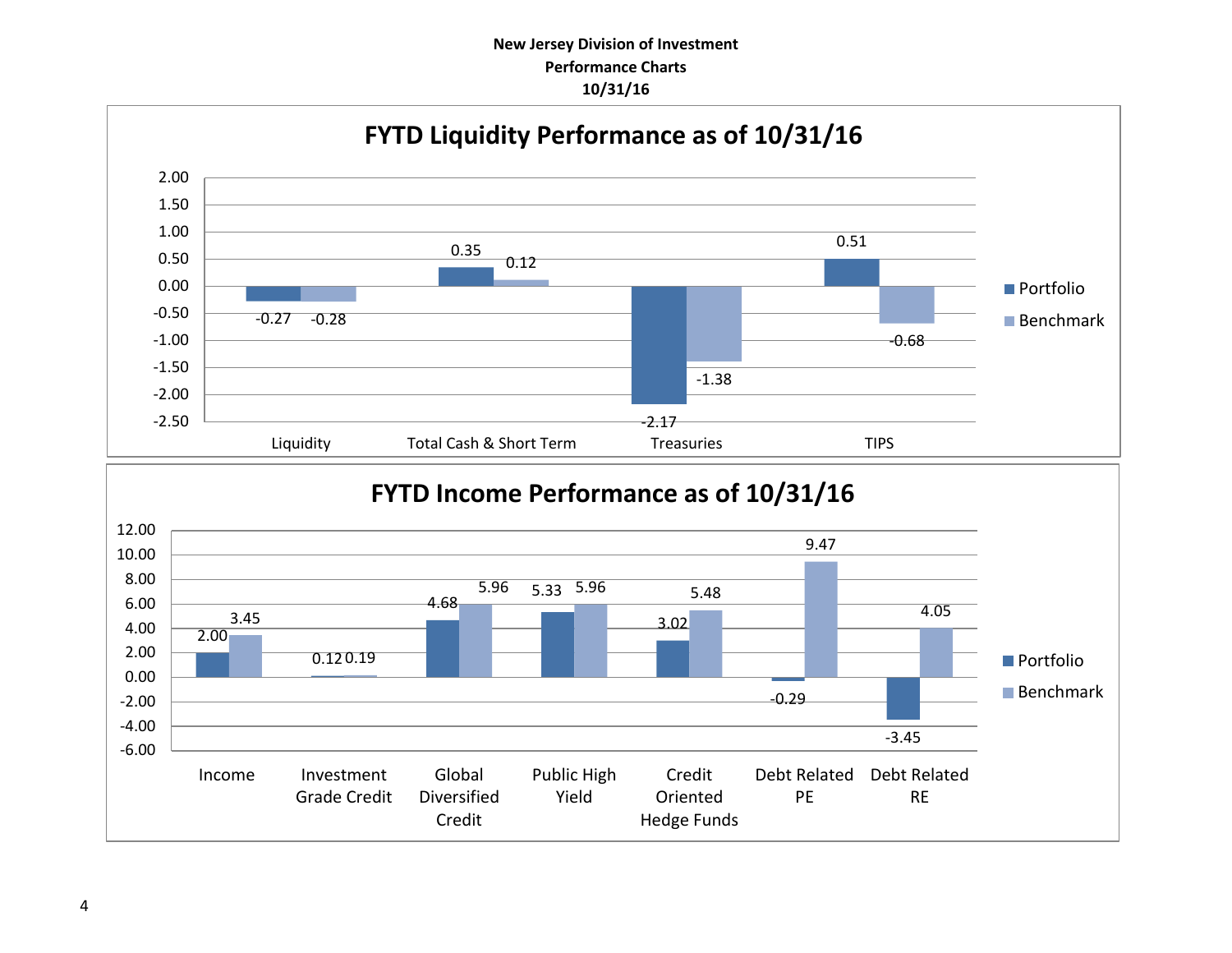## **New Jersey Division of Investment Performance Charts 10/31/16**





\*Reported on a 1 month lag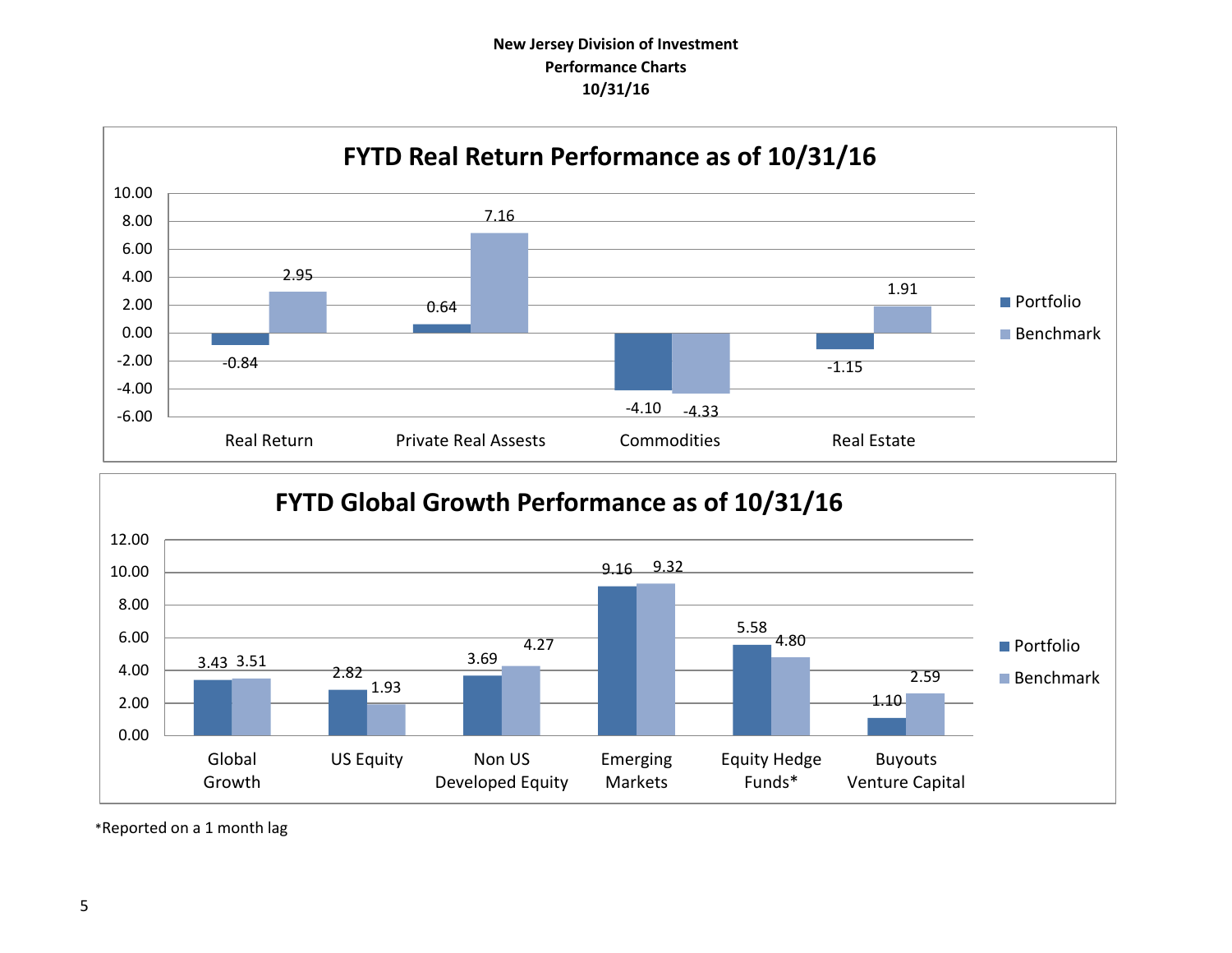#### **New Jersey Division of Investment**

**Pension Fund Performance Versus Benchmark**

| 10/31/16                                                          |         |             |            |        |         |         |          |
|-------------------------------------------------------------------|---------|-------------|------------|--------|---------|---------|----------|
|                                                                   | 1 month | <b>FYTD</b> | <b>YTD</b> | 1 Year | 3 Years | 5 Years | 10 Years |
| Domestic Equity with Cash, Hedges, Miscellaneous                  | (1.87)  | 2.82        | 4.67       | 2.48   | 7.27    | 12.85   | 7.30     |
| S&P 1500 Composite                                                | (1.97)  | 1.93        | 6.21       | 4.69   | 8.60    | 13.52   | 6.87     |
| Equity Only (Ex Cash)                                             | (1.88)  | 2.82        | 4.60       | 2.39   | 7.36    | 13.02   | 7.46     |
| <b>Equity Only-Diversified Fund</b>                               | (1.73)  | 2.54        | 5.68       | 3.68   | 7.84    | 13.06   |          |
| <b>Equity Only-Concentrated Fund</b>                              | (2.03)  | 3.07        | 3.76       | 1.39   | 7.03    | 13.27   |          |
| Domestic Fixed Income with Cash, Hedges, Miscellaneous            | (0.29)  | 1.63        | 7.81       | 6.61   | 4.66    | 4.92    | 7.13     |
| <b>Fixed Income Blended Benchmark</b>                             | (0.47)  | 2.18        | 10.26      | 7.62   | 4.12    | 4.38    | 6.20     |
| <b>Investment Grade</b>                                           | (0.85)  | (0.15)      | 6.15       | 5.07   | 3.90    | 3.75    | 6.48     |
| <b>Investment Grade Blended Benchmark</b>                         | (1.00)  | (0.15)      | 6.95       | 5.97   | 3.91    | 3.96    | 6.46     |
| High Yield                                                        | 0.63    | 5.03        | 11.41      | 9.78   | 7.39    | 10.48   |          |
| <b>Barclays High Yield Index</b>                                  | 0.39    | 5.96        | 15.56      | 10.14  | 4.55    | 7.17    |          |
| International Equity with Cash, Hedges, Miscellaneous             | (1.15)  | 5.59        | 5.15       | 1.41   | (1.39)  | 3.41    | 0.91     |
| <b>MSCI All World Country Index (ex US)</b>                       | (1.44)  | 5.37        | 4.30       | 0.22   | (1.49)  | 3.64    | 1.61     |
| <b>Custom International Equity Markets Index</b>                  | (1.47)  | 5.41        | 4.17       | 0.18   | (1.39)  | 3.87    |          |
| Developed Markets Equity                                          | (2.24)  | 3.69        | 0.52       | (2.43) | (1.02)  | 5.03    |          |
| Custom International Equity Developed Markets Index               | (1.97)  | 4.27        | 0.98       | (2.35) | (1.36)  | 4.68    |          |
| <b>Emerging Markets Equity</b>                                    | 0.44    | 9.16        | 18.20      | 11.41  | (1.99)  | 0.87    |          |
| Custom International Equity Emerging Markets Index                | 0.18    | 9.32        | 16.23      | 9.40   | (1.75)  | 1.05    |          |
| <b>Alternative Investments</b>                                    | 0.07    | 0.94        | 3.09       | 3.48   | 7.86    | 8.16    | 4.73     |
| <b>Hedge Funds</b>                                                | 0.38    | 2.61        | 0.23       | 0.62   | 3.29    | 5.56    | 3.14     |
| HFRI Fund of Funds Composite (one month lag)                      | 0.44    | 1.93        | (0.66)     | 0.49   | 2.16    | 3.17    | 1.77     |
| Private Equity                                                    | 0.44    | 0.96        | 5.49       | 6.12   | 15.53   | 13.73   | 9.32     |
| Cambridge Associates (Data only available quarterly) <sup>1</sup> | 0.00    | 2.59        | 3.33       | 1.82   | 10.73   | 11.07   | 10.61    |
| <b>Real Estate</b>                                                | (1.39)  | (1.32)      | 5.79       | 7.17   | 11.69   | 11.51   | 3.01     |
| Real Estate Index (Data only available quarterly) <sup>1</sup>    | 0.00    | 1.91        | 7.12       | 10.80  | 11.97   | 11.80   | 7.52     |
| <b>Real Assets/Commodities</b>                                    | 0.89    | (0.49)      | 3.07       | 0.66   | (2.76)  | (2.42)  |          |
| <b>Bloomberg Commodity Index</b>                                  | (0.49)  | (4.33)      | 8.34       | (2.62) | (12.05) | (10.61) |          |
| Plan Cash <sup>2</sup>                                            | 0.11    | 0.43        | 1.32       | 1.65   | 1.16    | 0.76    | 1.32     |
| <b>US Treasury Bills (3 month)</b>                                | 0.03    | 0.10        | 0.21       | 0.22   | 0.09    | 0.08    | 0.80     |
| <b>Total Pension Fund</b>                                         | (0.76)  | 2.29        | 4.51       | 3.16   | 5.02    | 7.69    |          |
| <b>Total Pension Fund ex Police and Fire Mortgages</b>            | (0.77)  | 2.31        | 4.55       | 3.17   | 5.04    | 7.76    | 5.49     |
| <b>Total Fund Benchmark</b>                                       | (0.72)  | 3.08        | 6.19       | 4.44   | 4.91    | 7.12    |          |

**<sup>1</sup>Cambridge Associates & NCREIF (NPI) Benchmarks are only reported on an quarterly basis, non quarter-end months are reported as 0%**

**2 The cash aggregate comprises the seven plan cash accounts**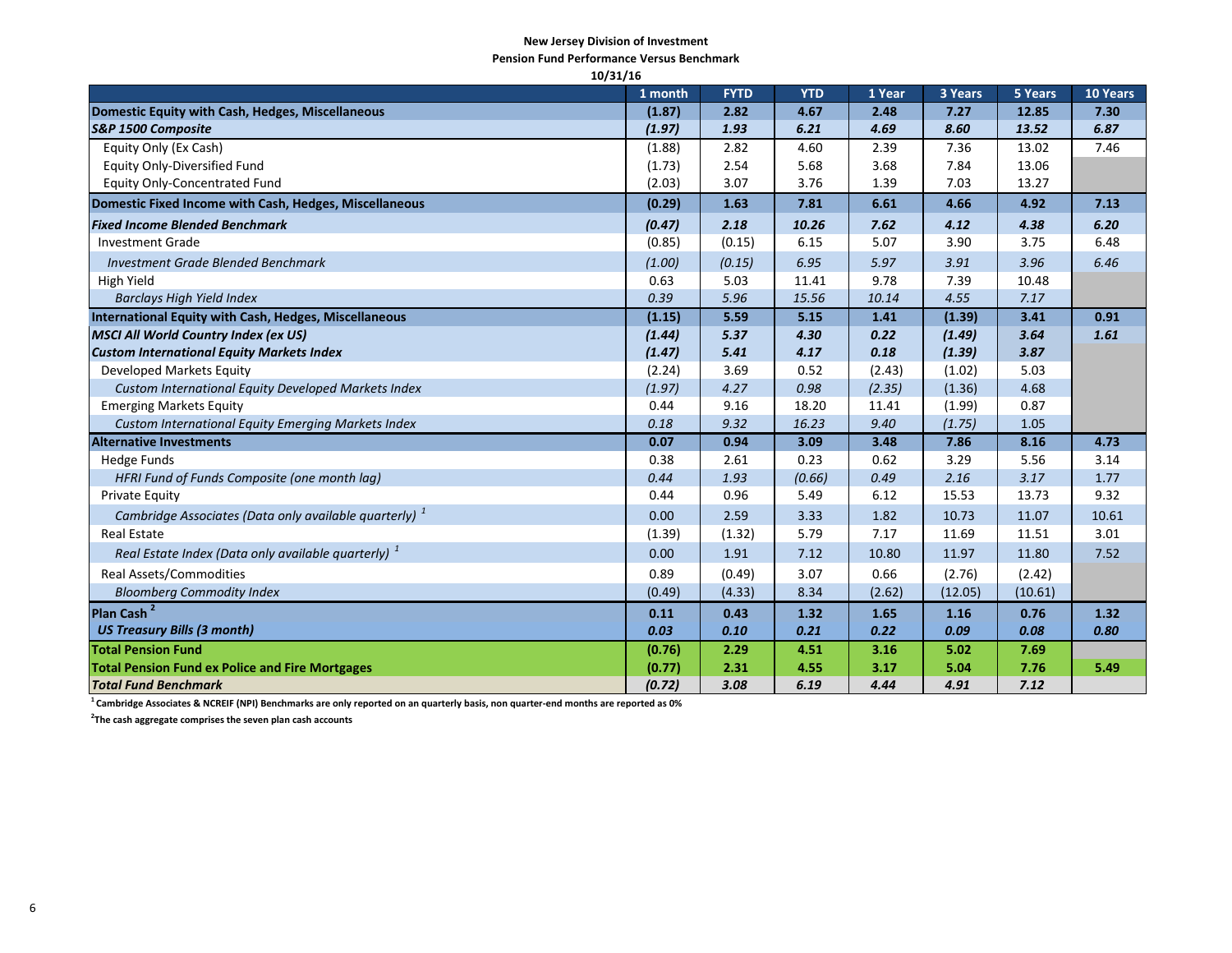## **New Jersey Division of Investment Domestic Equity October 31, 2016**

## **Top Holdings**

|                              | % of             |
|------------------------------|------------------|
| Company                      | <b>Portfolio</b> |
| <b>APPLE INC</b>             | 3.46             |
| <b>ALPHABET INC</b>          | 2.93             |
| <b>MICROSOFT CORP</b>        | 2.64             |
| <b>FACEBOOK INC</b>          | 2.22             |
| <b>WALT DISNEY CO</b>        | 2.08             |
| <b>JOHNSON &amp; JOHNSON</b> | 1.82             |
| AMAZON.COM                   | 1.76             |
| <b>EXXON MOBIL</b>           | 1.75             |
| <b>WELLS FARGO</b>           | 1.59             |
| <b>JPMORGAN CHASE</b>        | 1.49             |

## **Portfolio Sector Weightings**

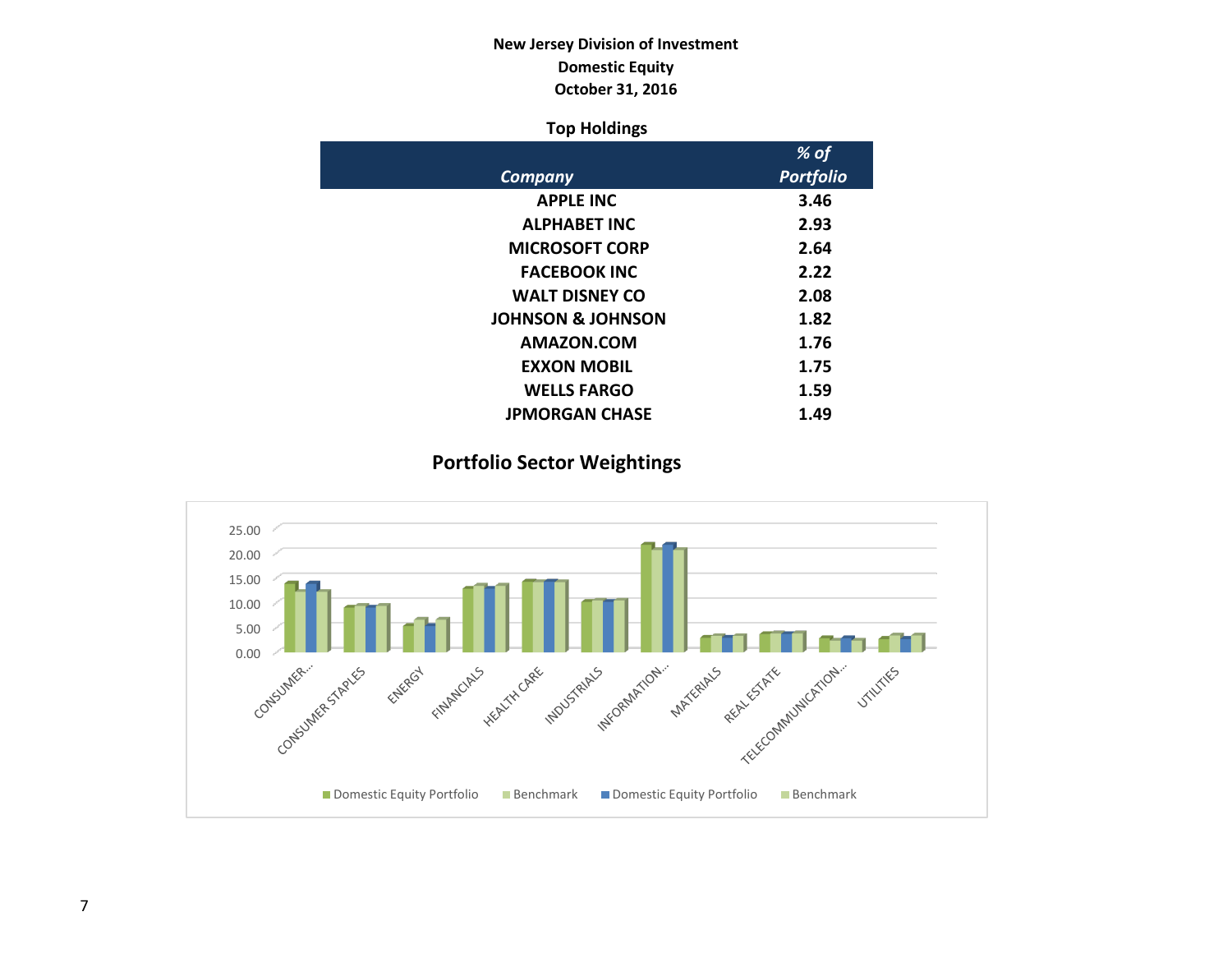### **New Jersey Division of Investment Investment Grade Portfolio October 31, 2016**

|                               | <b>Portfolio</b> | <b>Benchmark</b> <sup>(1)</sup> Difference |          |            | <b>Issuer Name<sup>(2)</sup></b> | <b>Market Valu</b> |
|-------------------------------|------------------|--------------------------------------------|----------|------------|----------------------------------|--------------------|
| S & P's Quality Rating        | $AA-3I$          | A+                                         | N/A      |            | U.S. Treasury                    | 14.82%             |
| Coupon (%)                    | 3.71             | 4.79                                       | $-1.08$  | ltii       | U.S. Tips                        | 6.37%              |
| Current Yield                 | 3.27             | 4.02                                       | $-0.75$  | <b>ONT</b> | Prov of Ontario                  | 3.99%              |
| <b>IDuration</b>              | 6.85             | 6.30                                       | 0.55     | IMP        | Prov of Manitoba                 | 3.95%              |
| <b>Option Adjusted Spread</b> | 80.95            | 117.18                                     | $-36.23$ | <b>AID</b> | Aid to Israel                    | 3.36%              |
| Convexity                     | 0.34             | 1.65                                       | $-1.31$  |            | <b>AT &amp; T</b>                | 3.31%              |
| Maturity (yrs)                | 8.13             | 8.51                                       | $-0.38$  | ΙQ         | Prov of Quebec                   | 2.91%              |

 $*$ This is a custom benchmark

| <b>Maturities</b> | <b>Portfolio</b> | Benchmark <sup>(1)</sup> |
|-------------------|------------------|--------------------------|
| $0-5$ yr          | 31.16            | 0.34                     |
| $5-10$ yr         | 48.32            | 0.72                     |
| $10-15$ yr        | 11.50            | 10.28                    |
| 15-20yr           | 1.59             | 11.54                    |
| 20-25yr           | 1.08             | 25.01                    |
| 25-30yr           | 4.60             | 48.80                    |
| $>30$ yr          | 0.56             | 3.31                     |
| Unclassified      | 1.19             | 0.00                     |

(1) Barclay's Gov/Credit Long

(2) Includes all affiliated entities

(3) Excluding US Treasuries and Tips

| <b>Portfolio</b> | Benchmark <sup>(1)</sup> Difference |          |              | <b>Issuer Name<sup>(2)</sup></b> | <b>Market Value [%]</b> |
|------------------|-------------------------------------|----------|--------------|----------------------------------|-------------------------|
| $AA-3$           | A+                                  | N/A      |              | U.S. Treasury                    | 14.82%                  |
| 3.71             | 4.79                                | $-1.08$  | TII          | U.S. Tips                        | 6.37%                   |
| 3.27             | 4.02                                | $-0.75$  | <b>ONT</b>   | Prov of Ontario                  | 3.99%                   |
| 6.85             | 6.30                                | 0.55     | <b>IMP</b>   | Prov of Manitoba                 | 3.95%                   |
| 80.95            | 117.18                              | $-36.23$ | AID.         | Aid to Israel                    | 3.36%                   |
| 0.34             | 1.65                                | $-1.31$  |              | AT&T                             | 3.31%                   |
| 8.13             | 8.51                                | $-0.38$  | ΙQ           | Prov of Quebec                   | 2.91%                   |
| ۰k               |                                     |          | ORCL         | Oracle                           | 2.79%                   |
|                  |                                     |          | <b>BRCOL</b> | Prov of Brit Columbia            | 2.73%                   |
|                  |                                     |          | <b>QHEL</b>  | Hydro Quebec                     | 2.38%                   |



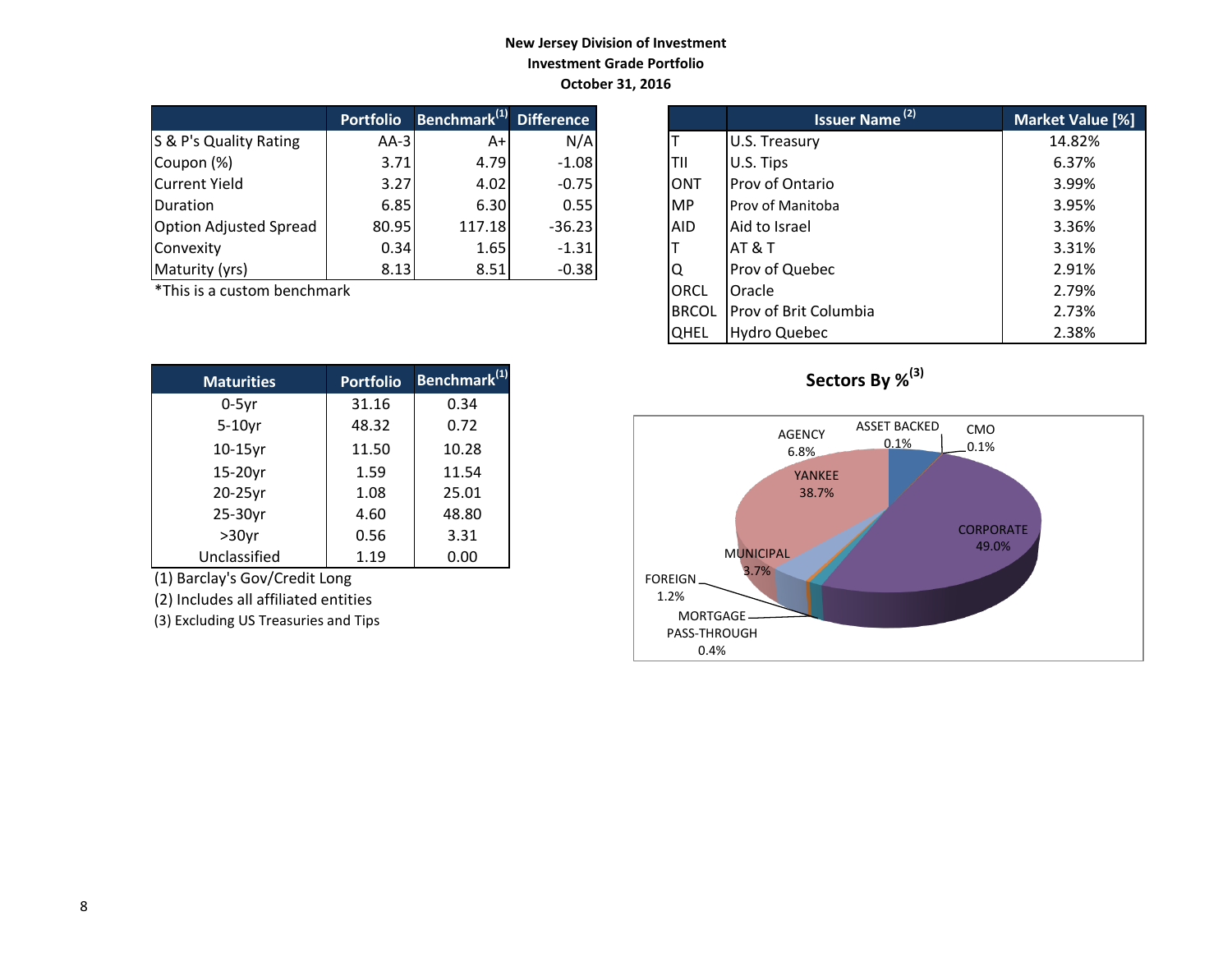## **New Jersey Division of Investment International Equity 10/31/16**

## **Top Holdings**

|                                | % of             |
|--------------------------------|------------------|
| Company                        | <b>Portfolio</b> |
| <b>SAMSUNG ELECTRONICS</b>     | 1.30             |
| <b>TAIWAN SEMICONDUCTOR</b>    | 1.21             |
| <b>TENCENT HOLDINGS</b>        | 1.18             |
| <b>NESTLE SA</b>               | 1.09             |
| <b>ROCHE HOLDING</b>           | 1.03             |
| <b>NOVARTIS</b>                | 0.94             |
| <b>CHINA CONSTRUCTION BANK</b> | 0.81             |
| <b>TOYOTA MOTOR CORP</b>       | 0.75             |
| <b>ALIBABA GROUP</b>           | 0.74             |
| <b>BAYER AG</b>                | 0.64             |

 **Portfolio Sector Weightings**

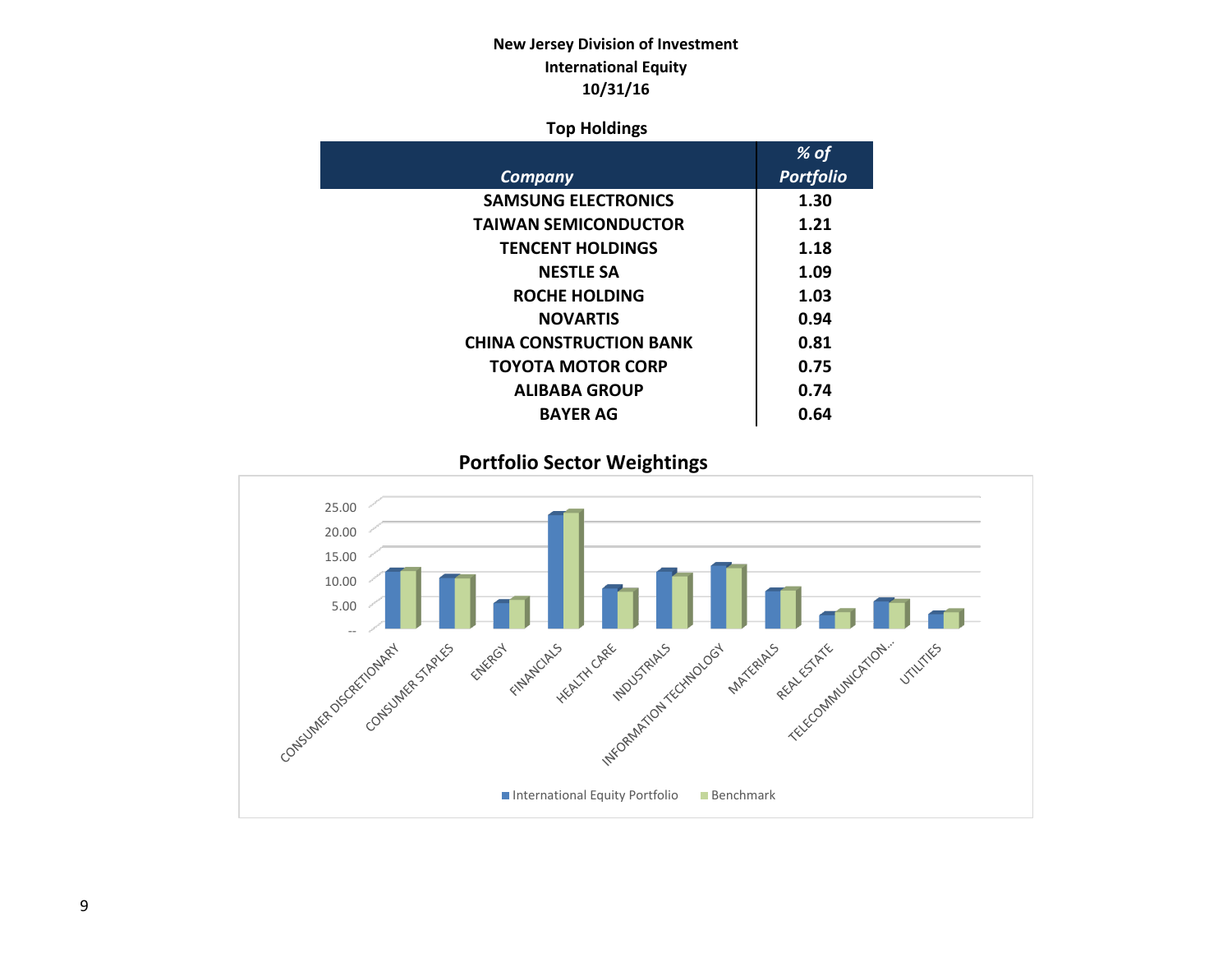#### **New Jersey Division of Investment International Equity Exposure by Country 10/31/16**

|                           |               |          | <b>Custom</b> |          | <b>Net Foreign</b> |                                |               |          | <b>Custom</b> |              | <b>Net Foreign</b> |
|---------------------------|---------------|----------|---------------|----------|--------------------|--------------------------------|---------------|----------|---------------|--------------|--------------------|
|                           |               |          | International |          | <b>Currency</b>    |                                |               |          | International |              | Currency           |
|                           | <b>Equity</b> | % Equity | <b>Index</b>  | Hedge    | <b>Exposure</b>    |                                | <b>Equity</b> | % Equity | <b>Index</b>  | <b>Hedge</b> | <b>Exposure</b>    |
| <b>Developed Markets:</b> |               |          |               |          |                    | <b>Emerging Markets:</b>       |               |          |               |              |                    |
| Developed - Euro          |               |          |               |          |                    | EM - Global                    | 2.1           | 0.0%     | 0.0%          |              | 2.1                |
| Austria                   | 4.2           | 0.0%     | 0.1%          |          | 4.2                | EM - Europe/Middle East/Africa |               |          |               |              |                    |
| Belgium                   | 93.8          | 0.8%     | 0.8%          |          | 93.8               | Bahrain                        | 1.1           | $0.0\%$  | 0.0%          |              | 1.1                |
| Finland                   | 61.6          | 0.5%     | 0.6%          |          | 61.6               | Cyprus                         | 0.2           | 0.0%     | 0.0%          |              | 0.2                |
| France                    | 621.7         | 5.3%     | 5.0%          |          | 621.7              | Czech Republic                 | 20.7          | 0.2%     | 0.1%          |              | 20.7               |
| Germany                   | 615.4         | 5.3%     | 5.4%          |          | 615.4              | Egypt                          | 17.2          | 0.1%     | 0.1%          |              | 17.2               |
| Ireland                   | 32.9          | 0.3%     | 0.3%          |          | 32.9               | Greece                         | 10.9          | 0.1%     | 0.1%          |              | 10.9               |
| Italy                     | 131.0         | 1.1%     | 1.0%          |          | 131.0              | Hungary                        | 42.8          | 0.4%     | 0.1%          |              | 42.8               |
| Netherlands               | 229.8         | 2.0%     | 2.0%          |          | 229.8              | Kazakhstan                     | 1.5           | 0.0%     | 0.0%          |              | 1.5                |
| Portugal                  | 7.8           | 0.1%     | 0.1%          |          | 7.8                | Morocco                        | 2.3           | 0.0%     | 0.0%          |              | 2.3                |
| Spain                     | 196.4         | 1.7%     | 1.9%          |          | 196.4              | Poland                         | 57.6          | 0.5%     | 0.4%          |              | 57.6               |
| Euro Currency             |               |          |               | $-465.6$ | $-465.6$           | Qatar                          | 12.5          | 0.1%     | 0.3%          |              | 12.5               |
| Developed - Non-Euro      |               |          |               |          |                    | Russia                         | 180.1         | 1.5%     | 1.1%          |              | 180.1              |
| Australia                 | 495.4         | 4.2%     | 4.4%          |          | 495.4              | South Africa                   | 325.2         | 2.8%     | 2.6%          |              | 325.2              |
| Canada                    | 652.4         | 5.6%     | 5.8%          |          | 652.4              | Turkey                         | 105.3         | 0.9%     | 0.4%          |              | 105.3              |
| Denmark                   | 123.9         | 1.1%     | 1.0%          |          | 123.9              | Ukraine                        | 0.5           | 0.0%     | 0.0%          |              | 0.5                |
| Hong Kong                 | 231.9         | 2.0%     | 2.1%          |          | 231.9              | <b>United Arab Emirates</b>    | 22.6          | 0.2%     | 0.3%          |              | 22.6               |
| Israel                    | 46.2          | 0.4%     | 0.4%          |          | 46.2               | EM - Latam                     |               |          |               |              |                    |
| Japan                     | 1,707.6       | 14.6%    | 14.6%         | $-23.8$  | 1,683.8            | Argentina                      | 40.9          | 0.4%     | 0.0%          |              | 40.9               |
| New Zealand               | 3.9           | 0.0%     | 0.1%          |          | 3.9                | <b>Brazil</b>                  | 441.0         | 3.8%     | 3.1%          |              | 441.0              |
| Norway                    | 53.7          | 0.5%     | 0.4%          |          | 53.7               | Chile                          | 33.4          | 0.3%     | 0.5%          |              | 33.4               |
| Singapore                 | 63.1          | 0.5%     | 0.7%          |          | 63.1               | Colombia                       | 5.8           | 0.0%     | 0.2%          |              | 5.8                |
| Sweden                    | 188.5         | 1.6%     | 1.6%          |          | 188.5              | Mexico                         | 185.1         | 1.6%     | 1.4%          |              | 185.1              |
| Switzerland               | 634.4         | 5.4%     | 5.1%          |          | 634.4              | Panama                         | 11.3          | 0.1%     | 0.0%          |              | 11.31              |
| <b>United Kingdom</b>     | 1,193.6       | 10.2%    | 10.6%         | $-60.8$  | 1,132.8            | Peru                           | 33.0          | 0.3%     | 0.1%          |              | 33.0               |
|                           |               |          |               |          |                    | EM - Asia ex Japan             |               |          |               |              |                    |
|                           |               |          |               |          |                    | China                          | 935.0         | 8.0%     | 9.4%          |              | 935.0              |
|                           |               |          |               |          |                    | India                          | 339.9         | 2.9%     | 3.0%          |              | 339.9              |
|                           |               |          |               |          |                    | Indonesia                      | 183.3         | 1.6%     | 1.0%          |              | 183.3              |
|                           |               |          |               |          |                    | Korea                          | 579.0         | 5.0%     | 5.2%          |              | 579.0              |
|                           |               |          |               |          |                    | Malaysia                       | 56.1          | 0.5%     | 1.0%          |              | 56.1               |
|                           |               |          |               |          |                    | Pakistan                       | 29.3          | 0.3%     | 0.0%          |              | 29.3               |

Pakistan 29.3 0.3% 0.0% 29.3<br>Philippines 68.6 0.6% 0.5% 68.6

Taiwan 134.8 3.7% 4.5% 434.8<br>Thailand 92.8 0.8% 0.8% 92.8

Philippines 68.6 0.6% 0.5%

Thailand 92.8 0.8% 0.8% 92.8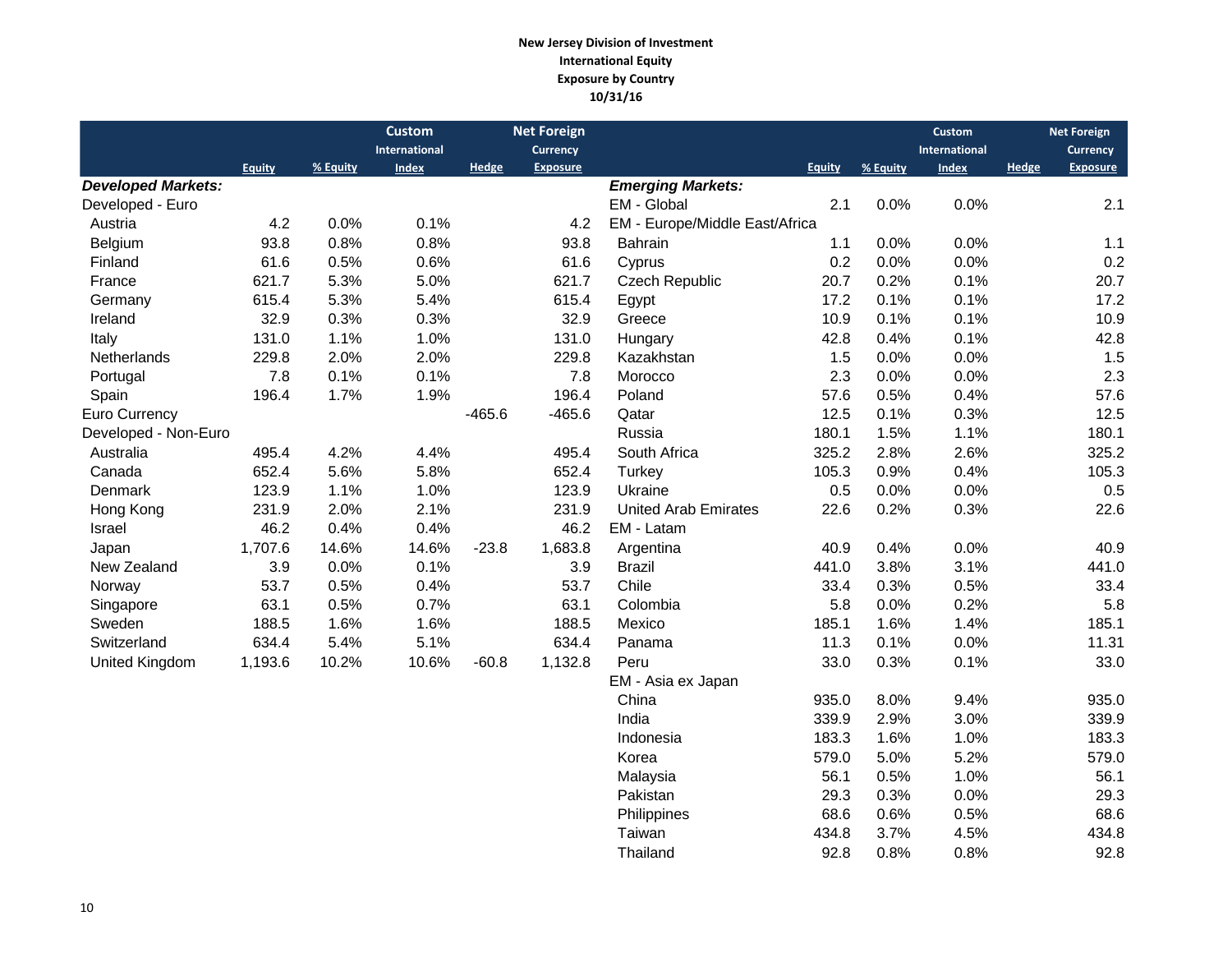## **New Jersey Division of Investment Cash Management Fund 10/31/16**

|                            | <b>PARTICIPATION</b> |                   |  |  |  |  |
|----------------------------|----------------------|-------------------|--|--|--|--|
|                            | <b>VALUE</b>         | <b>PERCENTAGE</b> |  |  |  |  |
| <b>STATF</b>               | \$9,009              | 82.01%            |  |  |  |  |
| <b>NON-STATE</b>           | \$1,976              | 17.99%            |  |  |  |  |
| TOTAL*                     | \$10,985             | 100.00%           |  |  |  |  |
| Dollar amounts in millions |                      |                   |  |  |  |  |

#### **PORTFOLIO ANNUALIZED INTEREST RATES**

| <b>DATE</b> | <b>STATE</b>         | <b>NON-STATE</b> | <b>AVG. DAYS</b>                                                                                                    |                         | Percentage | 31-Oct-16        |
|-------------|----------------------|------------------|---------------------------------------------------------------------------------------------------------------------|-------------------------|------------|------------------|
| 10/31/2016  | 0.52%                | 0.46%            | 76                                                                                                                  | <b>UST NOTES</b>        | 48.82%     | \$5,359,431,772  |
| 3.23%       | 1.82% 0.03%<br>2.78% |                  |                                                                                                                     | <b>COMM PAPER</b>       | 24.87%     | \$2,730,332,843  |
|             |                      |                  | <b>UST NOTES</b>                                                                                                    | <b>CERT. OF DEPOSIT</b> | 18.45%     | \$2,025,000,000  |
|             |                      |                  | $\blacksquare$ COMM PAPER<br><b>CERT. OF DEPOSIT</b><br>■ CORPORATE BONDS<br><b>UST BILLS</b><br><b>GOVT AGENCY</b> | <b>CORPORATE BONDS</b>  | 3.23%      | \$354,358,504    |
|             | 18.45%<br>48.82%     |                  |                                                                                                                     | <b>UST BILLS</b>        | 2.78%      | \$304,784,465    |
|             | 24.87%               |                  |                                                                                                                     | <b>GOVT AGENCY</b>      | 1.82%      | \$199,556,750    |
|             |                      |                  | <b>STATE STREET STIF</b>                                                                                            | STATE STREET STIF       | 0.03%      | \$3,552,810      |
|             |                      |                  |                                                                                                                     | TOTAL**                 | 100.00%    | \$10,977,017,144 |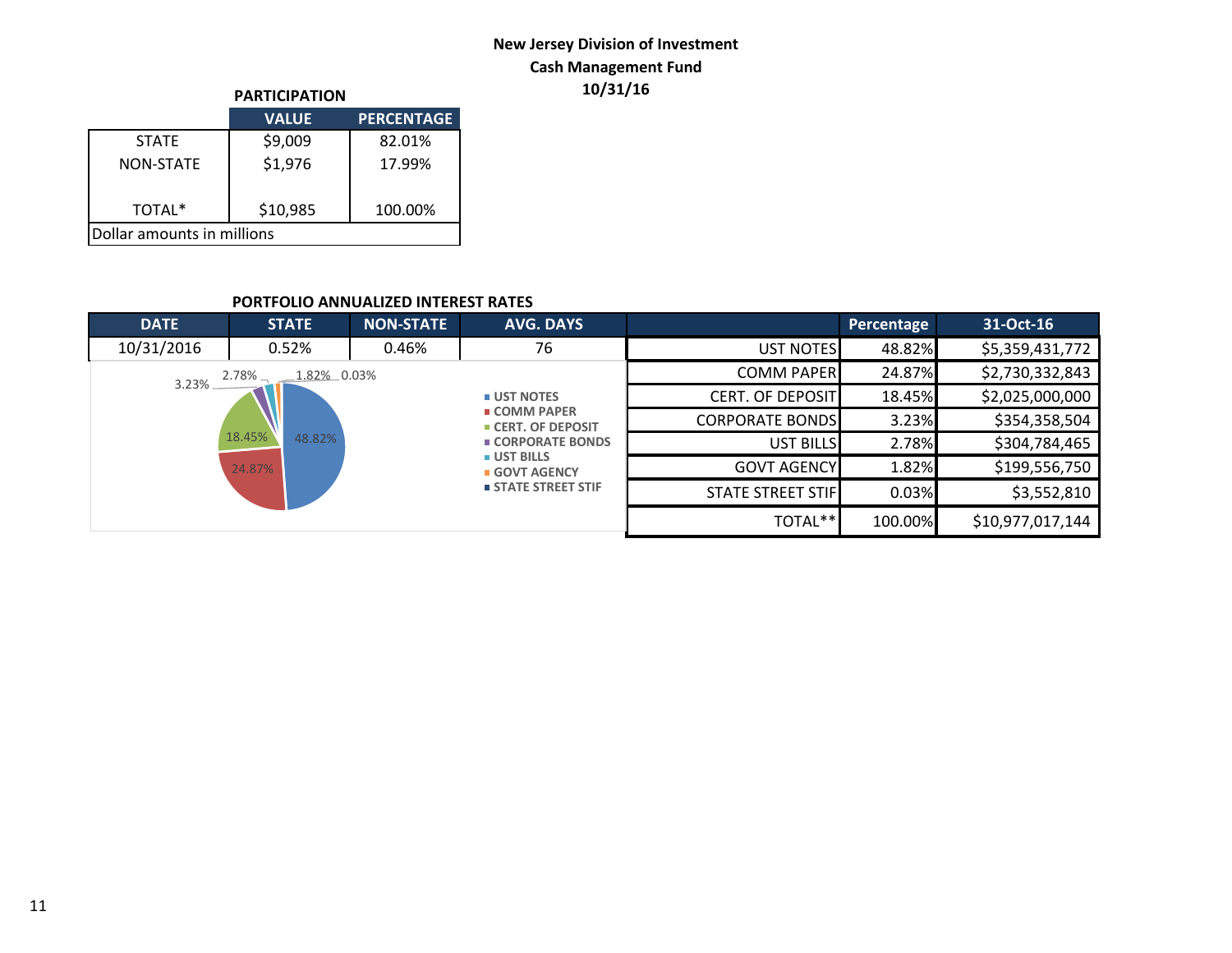#### State Investment Council Regulation Violations and Other Reportable Matters October 31, 2016

|                      |                                     | <b>Newly Reported Violations</b>                     |                |  |  |  |  |
|----------------------|-------------------------------------|------------------------------------------------------|----------------|--|--|--|--|
| Date of<br>Violation | Regulation<br>Violated              | Description of Violation                             | Date Corrected |  |  |  |  |
|                      | There are no reportable violations. |                                                      |                |  |  |  |  |
|                      |                                     |                                                      |                |  |  |  |  |
|                      |                                     | Status of Outstanding Violations Previously Reported |                |  |  |  |  |
| Date of<br>Violation | Regulation<br>Violated              | Description of Violation                             | Date Corrected |  |  |  |  |
|                      |                                     | There are no outstanding matters.                    |                |  |  |  |  |
|                      |                                     |                                                      |                |  |  |  |  |
|                      |                                     | <b>Other Reportable Matters</b>                      |                |  |  |  |  |
|                      |                                     | Description                                          |                |  |  |  |  |
|                      |                                     | There are no other reportable matters.               |                |  |  |  |  |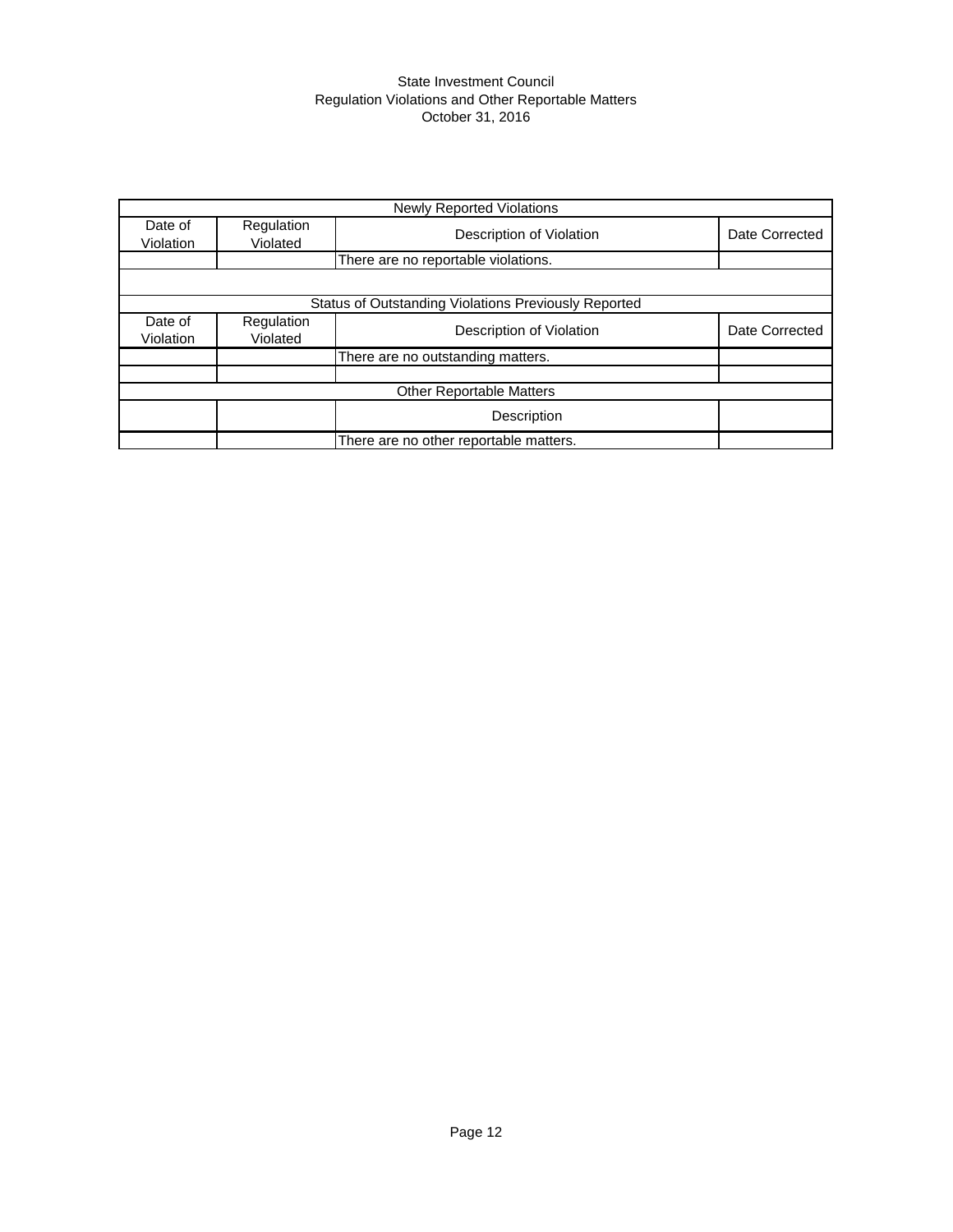#### **Alternative Investments as of October 31, 2016**

Presents underlying fund level information including the Portfolio's original commitments, funded amounts to date, remaining commitments and the distributions to date.

|                                                    |                   |                           | Oct-16            | Α                                  |                                      | в                              | C                                        | $=(B+C)$           | $=(B+C)/A$                            |
|----------------------------------------------------|-------------------|---------------------------|-------------------|------------------------------------|--------------------------------------|--------------------------------|------------------------------------------|--------------------|---------------------------------------|
|                                                    | Inception<br>Date | Last<br>Valuation<br>Date | <b>Commitment</b> | Amount<br>Contributed <sub>1</sub> | <b>Unfunded</b><br><b>Commitment</b> | <b>Current Market</b><br>Value | <b>Total</b><br>Distributed <sup>2</sup> | <b>Total Value</b> | <b>Total Value</b><br><b>Multiple</b> |
| <b>Private Equity</b>                              |                   |                           |                   |                                    |                                      |                                |                                          |                    |                                       |
| <b>Co-Investments</b>                              |                   |                           | 1,675,000,000     | 871,366,643                        | 810,568,982                          | 899,999,018                    | 549,610,897                              | 1,449,609,915      | 1.66                                  |
| NB/NJ Custom Investment Fund II                    | Apr-12            | Jun-16                    | 200,000,000       | 172,956,255                        | 27,043,745                           | 171,974,997                    | 162,593,733                              | 334,568,730        | 1.93                                  |
| NJ Roark Co-Invest Fund III LLC                    | Jan-14            | Jun-16                    | 75,000,000        | 15,102,418                         | 59,897,582                           | 19,569,270                     | 3,574,038                                | 23,143,308         | 1.53                                  |
| SONJ Private Opportunities Fund II, L.P.           | Nov-07            | Jun-16                    | 1,300,000,000     | 586,648,760                        | 720,286,865                          | 690,747,542                    | 282,949,627                              | 973,697,169        | 1.66                                  |
| SONJ Private Opportunities Fund, L.P.              | Sep-06            | Jun-16                    | 100,000,000       | 96,659,210                         | 3,340,790                            | 17,707,209                     | 100,493,499                              | 118,200,708        | 1.22                                  |
| <b>Distressed Debt</b>                             |                   |                           | 1,677,807,307     | 1,152,117,435                      | 693,109,722                          | 505,971,716                    | 1,047,865,077                            | 1,553,836,793      | 1.35                                  |
| Avenue Asia Special Situations Fund IV             | Aug-06            | Jun-16                    | 30,000,000        | 26,283,722                         | $\Omega$                             | 2,725,367                      | 24,940,377                               | 27,665,744         | 1.05                                  |
| Avenue Special Situations Fund V, LP               | May-07            | Jun-16                    | 200,000,000       | 200,000,000                        | $\Omega$                             | 3,071,979                      | 263,184,545                              | 266,256,524        | 1.33                                  |
| Avenue Special Situations IV                       | Nov-05            | Jun-16                    | 20,000,000        | 20,000,000                         | $\Omega$                             | 157,965                        | 27,969,988                               | 28,127,953         | 1.41                                  |
| Catalyst Fund LP V                                 | <b>Nov-15</b>     | Sep-16                    | 100,000,000       | 22,500,000                         | 77,500,000                           | 21,333,600                     | 1,747,736                                | 23,081,336         | 1.03                                  |
| Centerbridge Capital Partners II, L.P.             | May-11            | Jun-16                    | 100,000,000       | 135,802,049                        | 16,883,954                           | 74,252,542                     | 68,998,346                               | 143,250,888        | 1.05                                  |
| Centerbridge Capital Partners, L.P.                | Jun-06            | Jun-16                    | 80,000,000        | 125,032,169                        | 5,843,348                            | 42,660,075                     | 186,205,972                              | 228,866,047        | 1.83                                  |
| GoldenTree NJ Distressed Fund 2015 GP LLC          | Feb-16            | Jun-16                    | 300,000,000       | 74,000,000                         | 226,000,000                          | 74,268,176                     | $\Omega$                                 | 74,268,176         | 1.00                                  |
| HIG Bayside Debt & LBO II                          | May-08            | Jun-16                    | 100,000,000       | 100,033,335                        | 14,799,636                           | 79,500,557                     | 72,002,141                               | 151,502,698        | 1.51                                  |
| KPS Special Situations Fund III, LP                | May-07            | Jun-16                    | 25,000,000        | 24,694,289                         | 11,807,421                           | 9,208,831                      | 35,106,019                               | 44,314,850         | 1.79                                  |
| KPS Special Situations Fund IV, LP                 | Apr-13            | Jun-16                    | 200,000,000       | 21,034,441                         | 187,908,678                          | 15,306,269                     | 13,103,819                               | 28,410,088         | 1.35                                  |
| MatlinPatterson Global Opps. Ptnrs. III            | Jun-07            | Jun-16                    | 100,000,000       | 103,378,178                        | 4,336,976                            | 67,430,371                     | 59,425,576                               | 126,855,947        | 1.23                                  |
| MHR Institutional Partners III, L.P.               | May-07            | Sep-16                    | 75,000,000        | 79,500,000                         | 26,153,979                           | 33,269,973                     | 78,030,061                               | 111,300,034        | 1.40                                  |
| MHR Institutional Partners IV, L.P.                | $Jul-14$          | Sep-16                    | 100,000,000       | 23,000,000                         | 82,000,000                           | 16,569,486                     | 5,283,124                                | 21,852,610         | 0.95                                  |
| TPG Financial Partners, L.P.                       | May-08            | Sep-16                    | 47,807,307        | 35,285,615                         | 104,477                              | 6,161,452                      | 30,108,734                               | 36,270,186         | 1.03                                  |
| TPG Opportunities Partners II, L.P.                | Mar-12            | Jun-16                    | 100,000,000       | 69,794,467                         | 30,205,533                           | 41,218,815                     | 73,966,629                               | 115,185,444        | 1.65                                  |
| WLR Recovery Fund IV, LP                           | Oct-07            | Jun-16                    | 100,000,000       | 91,779,170                         | 9,565,720                            | 18,836,259                     | 107,792,010                              | 126,628,269        | 1.38                                  |
| <b>Domestic Midmarket Buyout</b>                   |                   |                           | 3,429,660,000     | 2,905,013,885                      | 898,092,067                          | 2,064,007,245                  | 2,273,643,805                            | 4,337,651,050      | 1.49                                  |
| American Industrial Partners Capital Fund V        | Dec-11            | Jun-16                    | 50,000,000        | 57,230,690                         | 3,918,181                            | 53,194,241                     | 19,172,083                               | 72,366,323         | 1.26                                  |
| American Industrial Partners Capital Fund VI, L.P. | Sep-15            | Jun-16                    | 75,000,000        | 8,609,334                          | 67,606,124                           | 6,469,128                      | 1,215,458                                | 7,684,586          | 0.89                                  |
| Court Square Capital Partners II, L.P.             | May-07            | Jun-16                    | 100,000,000       | 91,285,978                         | 10,267,895                           | 29,345,905                     | 143.179.516                              | 172,525,421        | 1.89                                  |
| Excellere Capital Fund III, L.P.                   | $Jul-15$          | N/A                       | 40,000,000        | 251,175                            | 39,748,825                           | 251,175                        | $\mathbf 0$                              | 251,175            | 1.00                                  |
| InterMedia Partners VII, L.P.                      | Dec-05            | Jun-16                    | 75,000,000        | 96,252,158                         | 1,190,669                            | 44,435,560                     | 91,666,618                               | 136, 102, 178      | 1.41                                  |
| JLL Partners Fund VI, LP                           | <b>Jun-08</b>     | Jun-16                    | 150,000,000       | 190,716,317                        | 21,141,364                           | 127,866,846                    | 172,486,514                              | 300,353,360        | 1.57                                  |
| JLL Partners VII, LP                               | Mar-16            | Jun-16                    | 150,000,000       | 12,068,637                         | 137,931,363                          | 13,265,604                     | $\mathbf 0$                              | 13,265,604         | 1.10                                  |
| Lindsay Goldberg III, L.P.                         | $Jul-08$          | Jun-16                    | 200,000,000       | 191,905,757                        | 12,907,229                           | 113,076,146                    | 136,803,979                              | 249,880,125        | 1.30                                  |
| Lindsay, Goldberg & Bessemer II, L.P.              | Jul-06            | Jun-16                    | 100,000,000       | 93,056,848                         | 6,943,152                            | 21,697,511                     | 110,107,676                              | 131,805,187        | 1.42                                  |
| Marlin Equity Partners IV                          | $Jun-13$          | Jun-16                    | 75,000,000        | 39,637,773                         | 35,365,021                           | 40,556,576                     | 228,748                                  | 40,785,324         | 1.03                                  |
| New Mountain Partners III, L.P.                    | May-07            | Jun-16                    | 100,000,000       | 107,140,387                        | 9,764,894                            | 82,725,125                     | 89,827,562                               | 172,552,687        | 1.61                                  |
| Oak Hill Capital Partners II, L.P.                 | $Jul-05$          | Jun-16                    | 75,000,000        | 83,448,277                         | 253,741                              | 6,362,275                      | 126,852,923                              | 133,215,199        | 1.60                                  |
| Oak Hill Capital Partners III, L.P.                | Oct-07            | Jun-16                    | 250,000,000       | 304,059,641                        | 15,178,176                           | 155,834,390                    | 290,258,721                              | 446,093,112        | 1.47                                  |
| Onex Partners II, LP                               | Aug-06            | Jun-16                    | 100,000,000       | 88,781,604                         | 11,218,396                           | 16,383,285                     | 162,282,743                              | 178,666,028        | 2.01                                  |
| Onex Partners III, LP                              | Dec-08            | Jun-16                    | 100,000,000       | 108,661,114                        | 10,218,605                           | 83,570,209                     | 79,198,551                               | 162,768,760        | 1.50                                  |
| Onex Partners IV, LP                               | $May-14$          | Jun-16                    | 166,490,000       | 82,962,301                         | 83,527,699                           | 78,709,467                     | 4,668,074                                | 83,377,541         | 1.01                                  |
| Quadrangle Capital Partners II                     | Aug-05            | Jun-16                    | 50,000,000        | 46,845,995                         | 2,851,839                            | 9,461,656                      | 57,673,523                               | 67,135,179         | 1.43                                  |
| Roark Capital Partners III L.P.                    | Sep-12            | Jun-16                    | 100,000,000       | 94,462,309                         | 13,603,128                           | 104,156,879                    | 16,694,159                               | 120,851,038        | 1.28                                  |
| Sterling Capital Partners IV, L.P.                 | Apr-12            | Jun-16                    | 100,000,000       | 79,361,088                         | 26,635,601                           | 65,707,866                     | 22,903,567                               | 88,611,433         | 1.12                                  |
| Tenex Capital Partners II, LP                      | Mar-16            | Jun-16                    | 78,170,000        | 10,096,020                         | 68,073,980                           | 9,249,418                      | 171,228                                  | 9,420,647          | 0.93                                  |
| Tenex Capital Partners, L.P.                       | Jan-11            | Jun-16                    | 50,000,000        | 60,102,083                         | 5,270,692                            | 41,239,017                     | 45,174,548                               | 86,413,565         | 1.44                                  |
|                                                    |                   |                           | 20,000,000        | 21,736,778                         | 2,108,277                            | 16,534,628                     | 16,621,159                               | 33, 155, 787       | 1.53                                  |
| Tenex Capital Partners LP - Secondary              | Feb-13            | Jun-16                    |                   |                                    |                                      |                                |                                          |                    |                                       |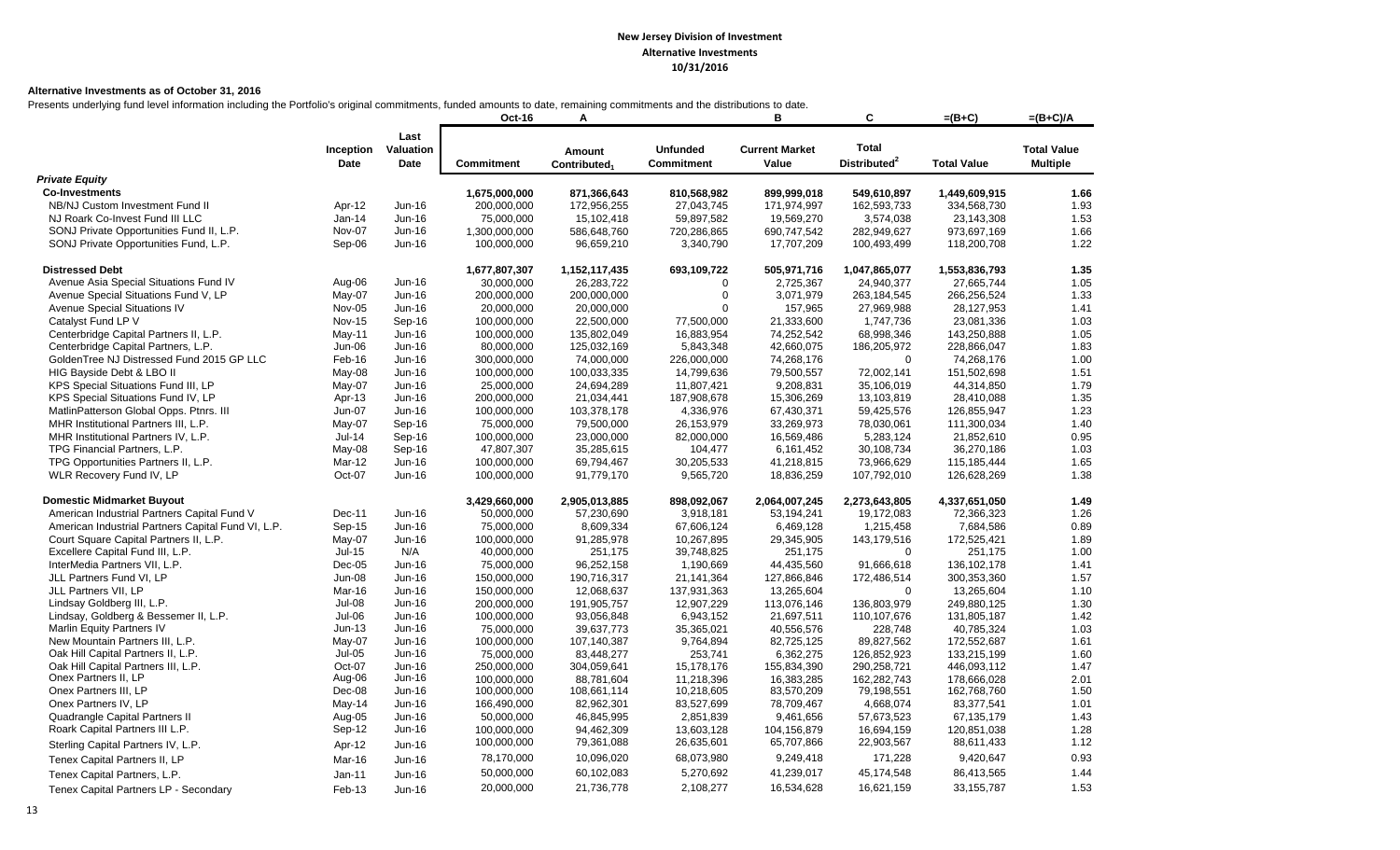|                                                                                      |                         |                           | Oct-16                     | Α                                  |                               | B                              | C                                        | $=(B+C)$                   | $=(B+C)/A$                            |
|--------------------------------------------------------------------------------------|-------------------------|---------------------------|----------------------------|------------------------------------|-------------------------------|--------------------------------|------------------------------------------|----------------------------|---------------------------------------|
|                                                                                      | Inception<br>Date       | Last<br>Valuation<br>Date | Commitment                 | Amount<br>Contributed <sub>1</sub> | <b>Unfunded</b><br>Commitment | <b>Current Market</b><br>Value | <b>Total</b><br>Distributed <sup>2</sup> | <b>Total Value</b>         | <b>Total Value</b><br><b>Multiple</b> |
| The Resolute Fund II, L.P.                                                           | Dec-07                  | Jun-16                    | 100,000,000                | 97,507,596                         | 12.519.219                    | 54,173,831                     | 89,169,739                               | 143,343,570                | 1.47                                  |
| TPG [STAR], LP                                                                       | Mar-07                  | Sep-16                    | 100,000,000                | 108,423,481                        | 3,646,056                     | 57.650.573                     | 113,405,131                              | 171,055,704                | 1.58                                  |
| TPG Growth II, L.P.                                                                  | Jun-12                  | Sep-16                    | 100,000,000                | 94,464,318                         | 12,297,198                    | 176,639,366                    | 16,284,493                               | 192,923,859                | 2.04                                  |
|                                                                                      |                         |                           | 150,000,000                | 37,564,334                         | 112,435,666                   | 36,259,537                     | $\Omega$                                 | 36,259,537                 | 0.97                                  |
| TPG Growth III(A), L.P.<br>TSG 7 A L.P.                                              | Jan-15<br><b>Nov-15</b> | Sep-16<br>Jun-16          | 80,000,000                 | 12,701,506                         | 67,298,494                    | 12,259,443                     | $\mathbf 0$                              | 12,259,443                 | 0.97                                  |
| TSG 7 B L.P.                                                                         | <b>Nov-15</b>           | Jun-16                    | 20,000,000                 | 1,563,913                          | 18,436,087                    | 1,366,474                      | 652                                      | 1,367,126                  | 0.87                                  |
|                                                                                      |                         |                           | 100,000,000                | 105,980,645                        | 6,370,291                     | 45,203,566                     | 226,846,730                              | 272,050,296                | 2.57                                  |
| Vista Equity Partners Fund III, L.P.                                                 | $Jul-07$                | Jun-16                    | 200,000,000                | 208, 327, 076                      | 26,239,143                    | 251,370,821                    | 112,278,353                              | 363,649,174                | 1.75                                  |
| Vista Equity Partners Fund IV, L.P.<br>Vista Equity Partners Fund V, L.P.            | Oct-11<br>Mar-14        | Jun-16<br>Jun-16          | 200,000,000                | 205, 127, 818                      | 42,805,996                    | 173, 169, 332                  | 48,007,522                               | 221,176,854                | 1.08                                  |
| Vista Foundation Fund II, L.P.                                                       | <b>Nov-13</b>           | Jun-16                    | 75,000,000                 | 66,562,902                         | 8,437,098                     | 69,736,488                     | $\mathbf 0$                              | 69,736,488                 | 1.05                                  |
| Welsh, Carson, Anderson & Stowe XI, L.P.                                             | Oct-08                  | Jun-16                    | 100,000,000                | 98,118,032                         | 1,881,968                     | 66,084,907                     | 80,463,834                               | 146,548,741                | 1.49                                  |
| <b>Emerging Managers</b>                                                             |                         |                           | 400,000,000                | 427,906,950                        | 30,719,951                    | 296,959,465                    | 389,104,114                              | 686,063,580                | 1.60                                  |
| Grosvenor/NJDI Emerging Opp                                                          |                         | Jun-16                    | 200,000,000                | 235,325,026                        | 20,125,778                    | 113,641,275                    | 239,849,779                              | 353,491,054                | 1.50                                  |
| Grosvenor/NJDI Emerging Opp (2007)                                                   | Apr-07                  | Jun-16                    | 100,000,000                | 118,962,974                        | 4,828,059                     | 55,745,648                     | 119,552,251                              | 175,297,899                | 1.47                                  |
| Grosvenor/NJDI Emerging Opp (2008)                                                   | <b>Jun-08</b>           | <b>Jun-16</b>             | 100,000,000                | 116,362,052                        | 15,297,719                    | 57,895,627                     | 120,297,527                              | 178,193,155                | 1.53                                  |
| Fairview Capstone Partners II, LP                                                    | Sep-08                  | Jun-16                    | 100,000,000                | 101,870,102                        | 1,305,995                     | 91,691,360                     | 65,353,102                               | 157,044,462                | 1.54                                  |
| Fairview Capstone Partners, LP                                                       | May-07                  | Jun-16                    | 100,000,000                | 90,711,822                         | 9,288,178                     | 91,626,830                     | 83,901,234                               | 175,528,064                | 1.94                                  |
| International                                                                        |                         |                           | 2,400,732,853              | 1,752,362,054                      | 818,281,675                   | 1,072,494,030                  | 1,224,078,845                            | 2,296,572,875              | 1.31                                  |
| AIMS/NJ Euro Small and Mid Fund I, L.P.                                              | Feb-06                  | Jun-16                    | 200,000,000                | 191,631,732                        | 16,264,751                    | 35,689,018                     | 190,889,730                              | 226,578,747                | 1.18                                  |
| AIMS/NJ Euro Small and Mid Fund II, L.P.                                             | Jul-07                  | Jun-16                    | 199,354,624                | 191,988,249                        | 27,525,067                    | 85,218,843                     | 128,379,546                              | 213,598,390                | 1.11                                  |
| Anacap Credit Opportunities II, LP                                                   | Dec-11                  | Jun-16                    | 77,120,223                 | 105,512,031                        | 16,306,175                    | 38,931,319                     | 74,689,352                               | 113,620,671                | 1.08                                  |
| Anacap Financial Partners II                                                         | May-08                  | Jun-16                    | 126,672,869                | 183,531,781                        | 7,227,386                     | 93,628,387                     | 106,479,770                              | 200, 108, 157              | 1.09                                  |
| AnaCap Financial Partners III, L.P.                                                  | $Jul-14$                | Jun-16                    | 137,716,698                | 23,340,272                         | 114,376,426                   | 16,214,145                     | 36,084                                   | 16,250,229                 | 0.70                                  |
| Anacap Financial Partners GP II, LP                                                  | Nov-09                  | Jun-16                    | 9,868,438                  | 9,868,438                          | $\mathbf 0$                   | 9,426,014                      | 557,937                                  | 9,983,952                  | 1.01                                  |
| New Jersey Asia Investors II, L.P.                                                   | $Jul-11$                | Jun-16                    | 200,000,000                | 200,878,557                        | 23,112,763                    | 193, 129, 760                  | 67,942,118                               | 261,071,878                | 1.30                                  |
| New Jersey Asia Investors III, L.P.                                                  | Aug-16                  | N/A                       | 300,000,000                | 1,481,250                          | 298,518,750                   | 1,481,250                      | $\mathbf 0$                              | 1,481,250                  | 1.00                                  |
| New Jersey Asia Investors, L.P.                                                      | Jan-08                  | Jun-16                    | 100,000,000                | 98,324,817<br>150,401,940          | 14,330,191<br>13,778,965      | 201,453,229<br>46,966,505      | 102,240,929<br>157,028,629               | 303,694,158<br>203,995,134 | 3.09<br>1.36                          |
| NJHL European BO Investment II Series B                                              | Apr-07                  | Jun-16                    | 200,000,000<br>200,000,000 | 195,159,850                        | 13,270,749                    | 57,190,282                     | 195,920,558                              | 253,110,840                | 1.30                                  |
| NJHL European Buyout Investment Series A<br>NJHL European Buyout Investment Series C | Feb-06<br>Mar-08        | Jun-16<br>Jun-16          | 200,000,000                | 206,916,803                        | 16,896,787                    | 71,347,041                     | 199,914,191                              | 271,261,232                | 1.31                                  |
| RRJ Capital Master Fund III, L.P.                                                    | Sep-15                  | Jun-16                    | 150,000,000                | 28,276,335                         | 121,723,665                   | 27,210,091                     | $\mathbf 0$                              | 27,210,091                 | 0.96                                  |
| Siguler Guff NJ Developing Mkt Fund, LP                                              | Dec-13                  | Jun-16                    | 300,000,000                | 165,050,000                        | 134,950,000                   | 194,608,144                    | $\mathbf 0$                              | 194,608,144                | 1.18                                  |
| Large Buyout                                                                         |                         |                           | 2,426,937,827              | 2,267,395,577                      | 541,411,202                   | 1,212,757,669                  | 1,963,765,950                            | 3,176,523,619              | 1.40                                  |
| Apollo Investment Fund VI, L.P.                                                      | Nov-05                  | Jun-16                    | 50,000,000                 | 132,027,729                        | 2,090,014                     | 14,992,942                     | 155,926,276                              | 170,919,218                | 1.29                                  |
| Blackstone Capital Partners V, L.P.                                                  | Oct-05                  | Jun-16                    | 100,000,000                | 98,860,728                         | 5,600,442                     | 32,794,733                     | 132,114,853                              | 164,909,586                | 1.67                                  |
| Blackstone Capital Partners VI, L.P.                                                 | Mar-12                  | Jun-16                    | 50,000,000                 | 43,724,350                         | 10,837,906                    | 45,614,705                     | 11.101.755                               | 56,716,460                 | 1.30                                  |
| Blackstone Capital Partners VII, L.P.                                                | $May-15$                | N/A                       | 50,000,000                 | 122,332                            | 49,877,668                    | 122,332                        | $\mathbf 0$                              | 122,332                    | 1.00                                  |
| Carlyle Partners VI, L.P.                                                            | <b>Nov-13</b>           | Jun-16                    | 300,000,000                | 162,339,851                        | 154,292,077                   | 144,008,565                    | 35,636,417                               | 179,644,982                | 1.11                                  |
| CVC Capital Partners VI, LP                                                          | $Jul-13$                | Jun-16                    | 83,687,827                 | 32,017,947                         | 53,689,943                    | 29,532,761                     | 2,032,823                                | 31,565,583                 | 0.99                                  |
| Hellman & Friedman Capital Partners VI                                               | Apr-07                  | Jun-16                    | 100,000,000                | 96,248,790                         | 3,586,062                     | 24,904,539                     | 150.088.496                              | 174,993,036                | 1.82                                  |
| Hellman & Friedman Capital Partners VIII, L.P.                                       | Nov-14                  | N/A                       | 100,000,000                | 2,049,485                          | 97,950,515                    | 1,721,713                      | $\mathbf 0$                              | 1,721,713                  | 0.84                                  |
| Silver Lake Partners III, LP                                                         | Jan-07                  | Jun-16                    | 100,000,000                | 104,229,793                        | 10,675,428                    | 58,924,822                     | 123,919,976                              | 182,844,798                | 1.75                                  |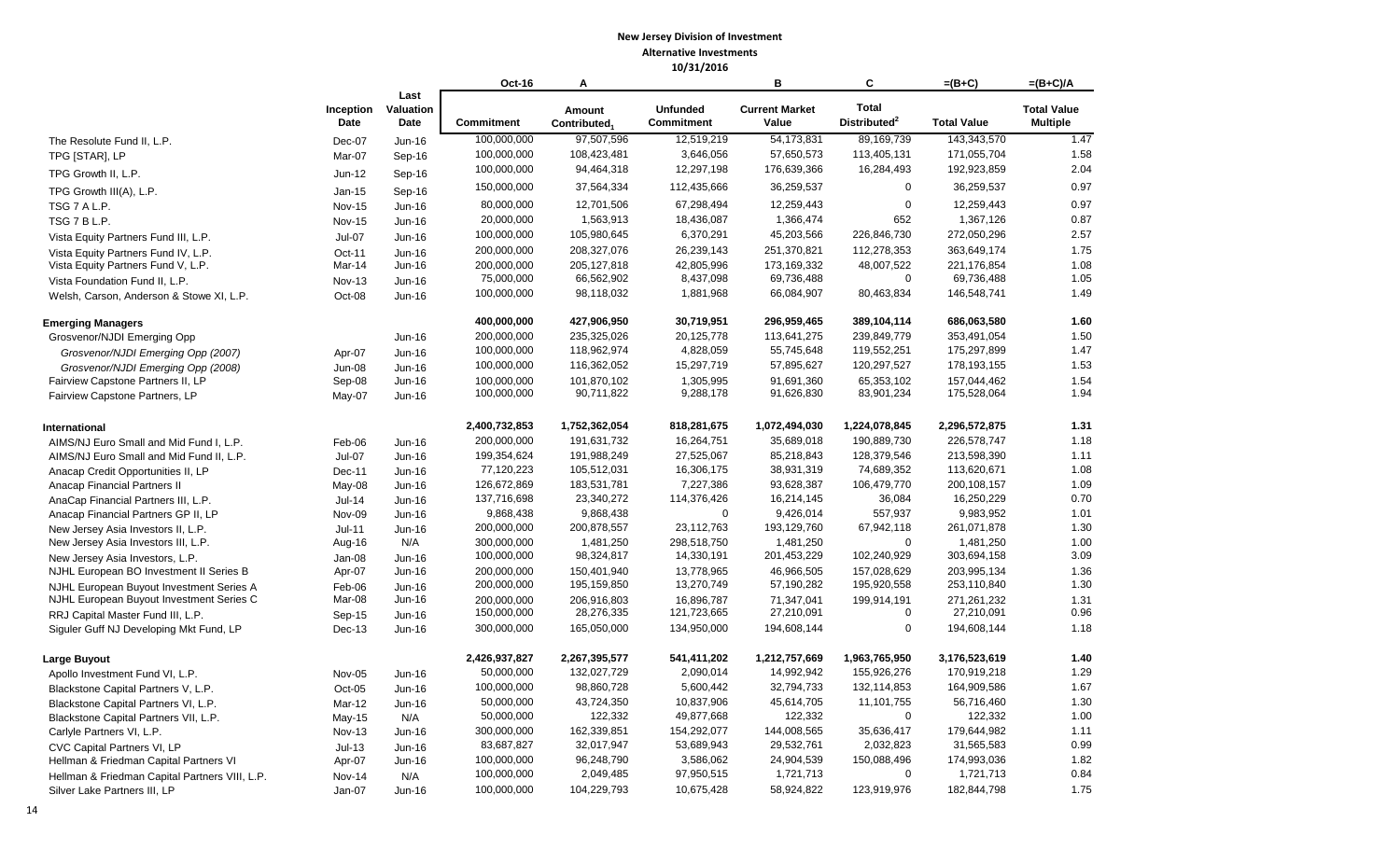|                                         |                   |                           | Oct-16            | A                                  |                                      | B                              | C                                        | $=(B+C)$           | $=(B+C)/A$                            |
|-----------------------------------------|-------------------|---------------------------|-------------------|------------------------------------|--------------------------------------|--------------------------------|------------------------------------------|--------------------|---------------------------------------|
|                                         | Inception<br>Date | Last<br>Valuation<br>Date | <b>Commitment</b> | Amount<br>Contributed <sub>1</sub> | <b>Unfunded</b><br><b>Commitment</b> | <b>Current Market</b><br>Value | <b>Total</b><br>Distributed <sup>2</sup> | <b>Total Value</b> | <b>Total Value</b><br><b>Multiple</b> |
| Silver Lake Partners IV                 | <b>Mar-13</b>     | Jun-16                    | 200,000,000       | 138,291,750                        | 83,557,042                           | 144,004,923                    | 33,329,439                               | 177,334,362        | 1.28                                  |
| TPG Partners V, L.P.                    | Sep-06            | Sep-16                    | 187,500,000       | 256,833,971                        | 16,636,663                           | 74,471,401                     | 247,005,118                              | 321,476,519        | 1.25                                  |
| TPG Partners VI, L.P.                   | May-08            | Sep-16                    | 180,000,000       | 291,015,851                        | 15,117,442                           | 121,468,721                    | 259,679,217                              | 381,147,937        | 1.31                                  |
| Warburg Pincus Private Equity IX, LP    | Aug-05            | Jun-16                    | 200,000,000       | 200,000,000                        | $\mathbf 0$                          | 24,009,285                     | 326,803,848                              | 350,813,133        | 1.75                                  |
| Warburg Pincus Private Equity VIII      | Jun-06            | Jun-16                    | 25,750,000        | 26,883,000                         | $\mathbf 0$                          | 4,476,804                      | 54,730,665                               | 59,207,469         | 2.20                                  |
| Warburg Pincus Private Equity X, LP     | Oct-07            | $Jun-16$                  | 400,000,000       | 400,000,000                        | $\Omega$                             | 199,917,419                    | 373,073,767                              | 572,991,186        | 1.43                                  |
|                                         |                   |                           | 300,000,000       | 282,750,000                        | 37,500,000                           | 291,792,004                    | 58,323,300                               | 350,115,304        | 1.24                                  |
| Warburg Pincus Private Equity XI, LP    | <b>May-12</b>     | Jun-16                    |                   |                                    |                                      |                                |                                          |                    |                                       |
| <b>Mezzanine Debt</b>                   |                   |                           | 535,000,000       | 557,684,055                        | 93,176,993                           | 137,417,319                    | 624,843,466                              | 762,260,786        | 1.37                                  |
| Audax Mezzanine Partners II             | Nov-06            | Jun-16                    | 50,000,000        | 56,053,460                         | 2,113,231                            | 1,500,590                      | 69,039,360                               | 70,539,949         | 1.26                                  |
| Blackstone Mezzanine Partners II, LP    | Apr-06            | Jun-16                    | 45,000,000        | 40,017,311                         | 7,804,361                            | 1,012,537                      | 57,751,003                               | 58,763,540         | 1.47                                  |
| Gleacher Mezzanine Fund II, LP          | Nov-06            | Jun-16                    | 40,000,000        | 36,793,873                         | 3,281,214                            | 1,658,740                      | 45,802,981                               | 47,461,721         | 1.29                                  |
| GSO Capital Opportunities Fund II, LP   | <b>Nov-11</b>     | Jun-16                    | 150,000,000       | 130,438,580                        | 58,555,000                           | 79,135,265                     | 82,654,106                               | 161,789,371        | 1.24                                  |
| GSO Capital Opportunities Fund, L.P.    | Jul-08            | Jun-16                    | 100,000,000       | 120,218,859                        | 6,281,096                            | 7,065,514                      | 200,237,609                              | 207,303,123        | 1.72                                  |
| Newstone Capital Partners II, L.P.      | May-11            | Jun-16                    | 100,000,000       | 110,820,030                        | 13,108,322                           | 42,874,217                     | 91,253,843                               | 134,128,060        | 1.21                                  |
| Newstone Capital Partners, L.P.         | Feb-07            | Jun-16                    | 50,000,000        | 63,341,942                         | 2,033,769                            | 4,170,455                      | 78,104,565                               | 82,275,020         | 1.30                                  |
| <b>Secondaries</b>                      |                   |                           | 279,555,299       | 275,123,453                        | 27,755,242                           | 78,999,943                     | 312,777,525                              | 391,777,468        | 1.42                                  |
| Lexington Capital Partners VI-B         | <b>Jun-06</b>     | Jun-16                    | 50,000,000        | 50,705,969                         | 817,356                              | 12,585,753                     | 58,403,463                               | 70,989,216         | 1.40                                  |
| NB Sec Opps Offshore Fund II LP         | <b>Jul-08</b>     | Jun-16                    | 100,000,000       | 103,876,259                        | 15,348,562                           | 30,592,936                     | 124,134,511                              | 154,727,447        | 1.49                                  |
| Partners Group Secondary 2006 LP        | Sep-06            | Jun-16                    | 54,118,259        | 53,008,507                         | 3,283,099                            | 10,812,764                     | 54,389,370                               | 65,202,135         | 1.23                                  |
| Partners Group Secondary 2008, L.P.     | Sep-08            | Jun-16                    | 75,437,040        | 67,532,719                         | 8,306,225                            | 25,008,490                     | 75,850,180                               | 100,858,670        | 1.49                                  |
| <b>Small/Midsize Buyout</b>             |                   |                           | 650,000,000       | 712,564,523                        | 54,413,202                           | 375,894,378                    | 699,533,835                              | 1,075,428,213      | 1.51                                  |
| Grosvenor/NJDI Investment Fund          |                   | Jun-16                    | 650,000,000       | 712,564,523                        | 54,413,202                           | 375,894,378                    | 699,533,835                              | 1,075,428,213      | 1.51                                  |
| Grosvenor/NJDI Investment Fund 2005     | <b>Nov-05</b>     | Jun-16                    | 200,000,000       | 223,675,328                        | 2,193,779                            | 95,068,226                     | 250,531,199                              | 345,599,425        | 1.55                                  |
| Grosvenor/NJDI Investment Fund 2006     | Sep-06            | Jun-16                    | 250,000,000       | 286,056,393                        | 12,928,844                           | 139,985,758                    | 303,033,408                              | 443,019,166        | 1.55                                  |
| Grosvenor/NJDI Investment Fund 2008     | <b>Jun-08</b>     | Jun-16                    | 200,000,000       | 202,832,801                        | 39,290,579                           | 140,840,394                    | 145,969,228                              | 286,809,622        | 1.41                                  |
| <b>Special Situations</b>               |                   |                           | 330,000,000       | 373,343,329                        | 203,472,026                          | 275,453,249                    | 279,805,969                              | 555,259,219        | 1.49                                  |
| Blackstone TOP Fund-A, L.P.             | $Jan-12$          | Jun-16                    | 330,000,000       | 373,343,329                        | 203,472,026                          | 275,453,249                    | 279,805,969                              | 555,259,219        | 1.49                                  |
| <b>Venture Capital</b>                  |                   |                           | 365.000.000       | 309,171,979                        | 85,203,023                           | 295,070,644                    | 158,568,840                              | 453,639,484        | 1.47                                  |
| JP Morgan Direct/Pooled VC Instit III   | Jun-06            | Jun-16                    | 50,000,000        | 49,294,107                         | 705,893                              | 45,295,421                     | 35,297,973                               | 80,593,394         | 1.63                                  |
| JP Morgan Direct VC Institutional III   |                   | Dec-15                    | 600,000           | 394,650                            | 205,350                              | $\mathbf 0$                    | 324,423                                  | 324,423            | 0.82                                  |
| JP Morgan Pooled VC Institutional III   |                   | Jun-16                    | 49,400,000        | 48,899,457                         | 500,543                              | 45,295,421                     | 34,973,550                               | 80,268,971         | 1.64                                  |
| Khosla Venutres IV, L.P.                | $Jan-12$          | Jun-16                    | 25,000,000        | 24,175,000                         | 825,000                              | 34,307,190                     | 2,389,780                                | 36,696,970         | 1.52                                  |
| NB Crossroads Fund XVIII                | Nov-06            | Jun-16                    | 50,000,000        | 42,000,000                         | 37,375,002                           | 33,866,035                     | 40,700,562                               | 74,566,597         | 1.78                                  |
| NB/NJ Custom Investment Fund            | Aug-07            | Jun-16                    | 100,000,000       | 91,596,190                         | 8,403,810                            | 76,890,074                     | 75,453,666                               | 152,343,740        | 1.66                                  |
| TCV VIII. L.P.                          | $Jan-14$          | $Jun-16$                  | 100,000,000       | 69,341,370                         | 30,658,630                           | 72,675,510                     | 4,726,859                                | 77,402,369         | 1.12                                  |
| Tenaya Capital VI, L.P.                 | Jul-12            | Jun-16                    | 40,000,000        | 32,765,312                         | 7,234,688                            | 32,036,415                     | $\mathbf 0$                              | 32,036,415         | 0.98                                  |
| Private Equity Subtotal                 |                   |                           | 14,169,693,286    | 11,604,049,882                     | 4,256,204,084                        | 7,215,024,678                  | 9,523,598,323                            | 16,738,623,000     | $1.44$                                |
| <b>Debt</b>                             |                   |                           | 1,552,171,333     | 1,140,007,404                      | 447,264,225                          | 444,615,659                    | 1,136,278,833                            | 1,580,894,492      | 1.39                                  |
| Blackstone RE Debt Strategies III, L.P. | Jun-16            | N/A                       | 100,000,000       | $\mathbf 0$                        | 100,000,000                          | $\overline{0}$                 | $\mathbf 0$                              | $\Omega$           | N/A                                   |
| CT High Grade Partners II, LLC          | May-08            | Jun-16                    | 664,065,200       | 572,861,303                        | 108,661,385                          | 175,957,191                    | 631,255,328                              | 807,212,519        | 1.41                                  |
| Lone Star Fund VII (U.S.) LP            | May-11            | Jun-16                    | 300,000,000       | 283,944,335                        | 18,490,651                           | 40,872,474                     | 470,924,745                              | 511,797,219        | 1.80                                  |
| M&G Real Estate Debt Fund II, LP        | $Jul-13$          | Jun-16                    | 106,869,109       | 76,063,143                         | 35,400,717                           | 55,222,607                     | 14,074,826                               | 69,297,433         | 0.91                                  |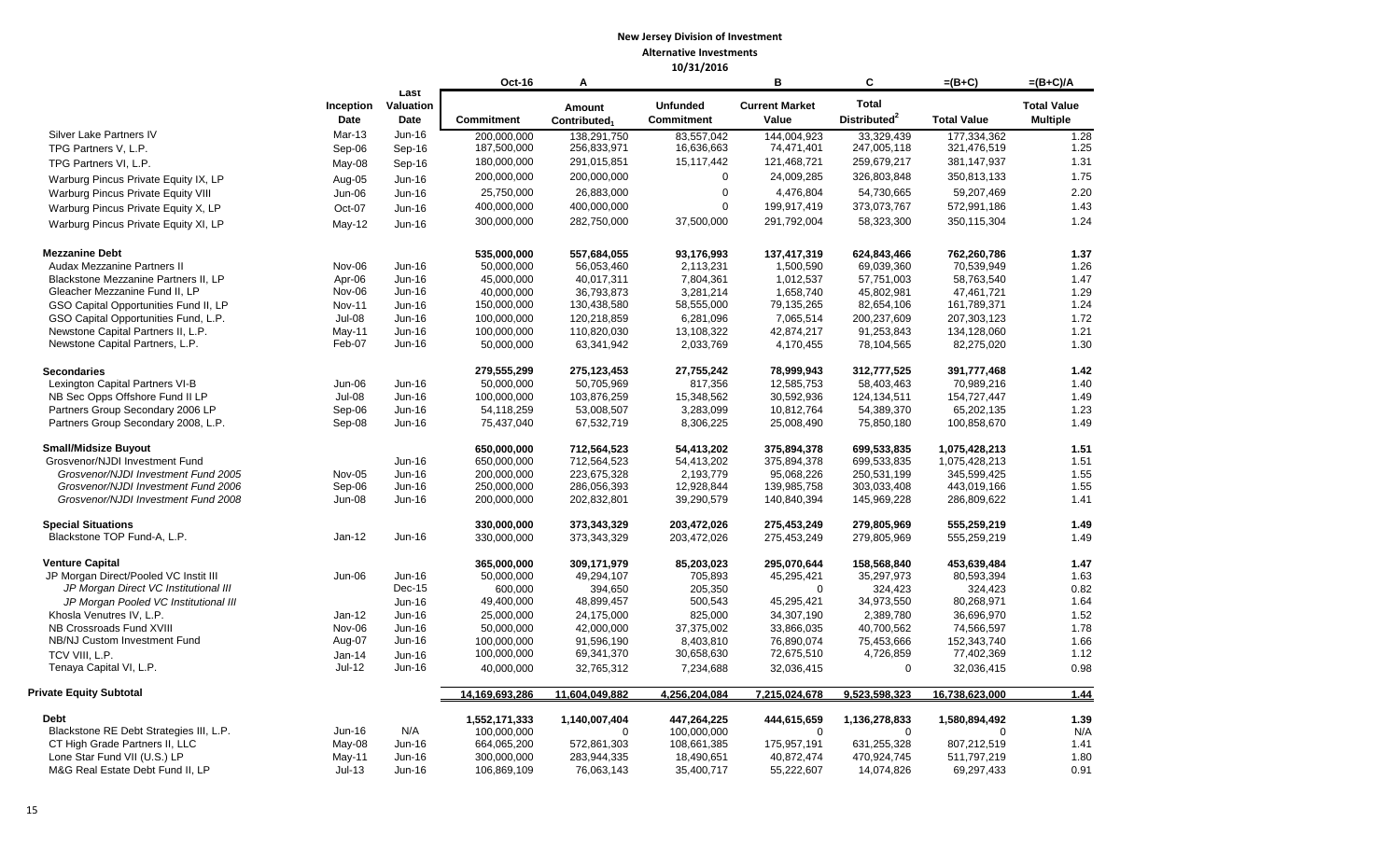|                                                                    |                   |                   | Oct-16                     | Α                                  |                                      | B                              | C                        | $=(B+C)$                 | $=(B+C)/A$                            |
|--------------------------------------------------------------------|-------------------|-------------------|----------------------------|------------------------------------|--------------------------------------|--------------------------------|--------------------------|--------------------------|---------------------------------------|
|                                                                    |                   | Last              |                            |                                    |                                      |                                | <b>Total</b>             |                          |                                       |
|                                                                    | Inception<br>Date | Valuation<br>Date | <b>Commitment</b>          | Amount<br>Contributed <sub>1</sub> | <b>Unfunded</b><br><b>Commitment</b> | <b>Current Market</b><br>Value | Distributed <sup>2</sup> | <b>Total Value</b>       | <b>Total Value</b><br><b>Multiple</b> |
| M&G Real Estate Debt Fund III, LP                                  | $Jul-13$          | Jun-16            | 181,237,023                | 153,467,825                        | 38,136,788                           | 114,690,334                    | 19,355,586               | 134,045,921              | 0.87                                  |
| Och-Ziff RE Credit Parallel Fund B, L.P                            | $May-16$          | Jun-16            | 100,000,000                | 13,636,445                         | 86,609,037                           | 13,390,961                     | 245,482                  | 13,636,443               | 1.00                                  |
| True North Real Estate Fund III, LP                                | Sep-14            | Jun-16            | 100.000.000                | 40.034.354                         | 59.965.646                           | 44,482,091                     | 422.866                  | 44,904,957               | 1.12                                  |
|                                                                    |                   |                   |                            |                                    |                                      |                                |                          |                          |                                       |
| <b>Equity</b>                                                      |                   |                   | 5,529,494,265              | 3,945,798,268                      | 2,138,086,359                        | 2,730,461,107                  | 2,709,595,307            | 5,440,056,415            | 1.38                                  |
| ARA Asia Dragon Limited                                            | Sep-07            | Jun-16            | 100,000,000                | 92,842,000                         | 7,158,000                            | 109,904                        | 118,865,731              | 118,975,635              | 1.28                                  |
| Blackstone Property Global - NJ                                    | Oct-15            | Jun-16            | 150,000,000                | 84,917,566                         | 65,082,434                           | 82,505,313                     | 1,186,955                | 83,692,268               | 0.99                                  |
| Blackstone Property Partners L.P.                                  | Jun-15            | Jun-16            | 50,000,000                 | 50,000,000                         | $\Omega$                             | 53,377,200                     | 2,284,614                | 55,661,814               | 1.11                                  |
| Blackstone Real Estate Partners Asia LP                            | $Jun-13$          | Jun-16            | 500,000,000                | 276,355,336                        | 325,929,406                          | 221,273,180                    | 154,104,473              | 375, 377, 653            | 1.36                                  |
| Blackstone Real Estate V                                           | Feb-06            | Jun-16            | 75,000,000                 | 78,353,336                         | 3,130,539                            | 33,135,516                     | 123,502,816              | 156,638,333              | 2.00                                  |
| <b>Blackstone Real Estate VI</b>                                   | Feb-07            | Jun-16            | 100,000,000                | 99,401,438                         | 4,907,906                            | 52,190,422                     | 160,831,606              | 213,022,028              | 2.14                                  |
| Blackstone Real Estate Partners VI, Sec                            | <b>Nov-11</b>     | Jun-16            | 43,624,688                 | 40,000,081                         | 2,141,059                            | 14,731,067                     | 67,079,347               | 81,810,414               | 2.05                                  |
| <b>Blackstone Real Estate VII</b>                                  | Dec-11            | Jun-16            | 300,000,000                | 334,091,898                        | 53,371,571                           | 276,717,730                    | 247,158,266              | 523,875,996              | 1.57                                  |
| <b>Blackstone Real Estate VIII</b>                                 | Jan-15            | Jun-16            | 100,000,000                | 38,184,406                         | 70,063,407                           | 33,150,047                     | 9,831,025                | 42,981,072               | 1.13                                  |
| Blackstone TOP Fund - A (RE) L.P.                                  | Jan-15            | Jun-16            | 75,000,000                 | 3,403,929                          | 71,596,071                           | 3,457,640                      | $\Omega$                 | 3,457,640                | 1.02                                  |
| Carlyle Realty Partners V LP                                       | Feb-07            | Jun-16            | 100,000,000                | 122,742,600                        | 22,102,319                           | 31,171,671                     | 140,932,884              | 172,104,555              | 1.40                                  |
| Exeter - Core Industrial Venture Fund                              | Apr-12            | Jun-16            | 200,000,000                | 182,630,250                        | 17,369,750                           | 528,004                        | 276,726,522              | 277,254,526              | 1.52                                  |
| Exeter Core Industrial Club Fund II, L.P.                          | Aug-16            | N/A               | 100,000,000                | 16,903,509                         | 83,096,491                           | 16,903,509                     | 0                        | 16,903,509               | 1.00                                  |
| Hammes Partners II, L.P.                                           | Mar-14            | Jun-16            | 100,000,000                | 47,499,123                         | 52,500,877                           | 44,535,985                     | 4,675,885                | 49,211,870               | 1.04                                  |
| Heitman America Real Estate Trust, L.P.                            | Jan-07            | Sep-16            | 100,000,000                | 100,000,000                        | $\mathbf 0$                          | 137,090,686                    | 39,029,441               | 176,120,127              | 1.76                                  |
| KSL Capital Partners IV-A, L.P.                                    | Jul-15            | Jun-16            | 100,000,000                | 5,449,033                          | 94,550,967                           | 3,974,607                      | $\Omega$                 | 3,974,607                | 0.73                                  |
| Lone Star Real Estate Fund II (U.S.) LP                            | May-11            | Jun-16            | 100,000,000                | 88,609,832                         | 11,390,168                           | 17,127,548                     | 116,737,326              | 133,864,874              | 1.51                                  |
| Lubert Adler Real Estate Fund VI-B                                 | Feb-11            | Jun-16            | 100,000,000                | 95,000,000                         | 16,614,909                           | 39,317,537                     | 129,686,758              | 169,004,295              | 1.78                                  |
| Meyer Bergman Euro Retail Partners II-TE                           | $Jul-14$          | Jun-16            | 58,908,691                 | 54,405,076                         | 4,503,615                            | 48,289,924                     | 9,769,504                | 58,059,428               | 1.07                                  |
| NJDOI/GMAM Core Plus RE Investment                                 | May-08            | Jun-16            | 81,500,000                 | 70,518,106                         | 19,852,540                           | 21,378,398                     | 94,019,483               | 115,397,881              | 1.64                                  |
| NJDOI/GMAM Opp RE Investment Program                               | May-08            | Jun-16            | 25,000,000                 | 16,761,212                         | 8,238,788                            | 9,764,414                      | 19,176,348               | 28,940,762               | 1.73                                  |
| Northwood Real Estate Co-Invest                                    | $Dec-12$          | Jun-16            | 75,000,000                 | 36,224,990                         | 66,983,849                           | 21,349,600                     | 28,208,839               | 49,558,439               | 1.37                                  |
| Northwood RE Partners L.P., (Series III)                           | $Dec-12$          | Jun-16            | 75,000,000                 | 70,036,404                         | 31,922,275                           | 65,620,976                     | 26,966,955               | 92,587,931               | 1.32                                  |
| Northwood RE Partners L.P., (Series IV)                            | <b>Nov-13</b>     | Jun-16            | 200,000,000                | 162,525,654                        | 93,179,272                           | 136,499,916                    | 55,704,926               | 192,204,842              | 1.18                                  |
| OZNJ Real Estate Opportunities, LP                                 | Mar-13            | Sep-16            | 200,000,000                | 99,893,585                         | 112,357,640                          | 98,581,641                     | 12,251,225               | 110,832,865              | 1.11                                  |
| Och-Ziff Real Estate Fund III, LP                                  | Aug-14            | Jun-16            | 100,000,000                | 28,753,839                         | 72,603,161                           | 29,195,811                     | 1,577,000                | 30,772,811               | 1.07                                  |
| Perella Weinberg Real Estate Fund II LP                            | $Jul-13$          | Jun-16            | 88,109,642                 | 49,247,811                         | 38,861,831                           | 38,203,268                     | 13,933,550               | 52,136,818               | 1.06                                  |
| Perella Weinberg Real Estate Fund III LP                           | <b>Nov-15</b>     | N/A               | 99.021.895                 | 20.818.962                         | 78,202,933                           | 19.476.813                     | $\Omega$                 | 19.476.813               | 0.94                                  |
| <b>Prime Property Fund</b>                                         | Aug-07            | Sep-16            | 130,000,000                | 150,000,000                        | $\Omega$                             | 115,341,952                    | 72,306,363               | 187,648,314              | 1.25                                  |
| PRISA II                                                           | Jun-07            | Sep-16            | 60,000,000                 | 100,000,000                        | $\mathbf 0$                          | 64,214,260                     | 55,158,620               | 119,372,880              | 1.19                                  |
| PRISA Real Estate Separate Account                                 | Dec-06            | Sep-16            | 265,000,000                | 300,000,000                        | $\mathbf 0$<br>$\Omega$              | 223, 121, 431                  | 145,083,634              | 368,205,065              | 1.23                                  |
| Prologis European Properties Fund II                               | Sep-13            | Jun-16            | 183,329,350                | 183,329,350                        |                                      | 189,393,083                    | 35,100,838               | 224,493,921              | 1.22                                  |
| RE Capital Asia Partners III, L.P.                                 | Aug-12            | Jun-16            | 80,000,000                 | 64,434,380                         | 21,175,507                           | 31,229,682                     | 50,699,496<br>697,145    | 81,929,178               | 1.27                                  |
| RE Capital Asia Partners IV, L.P.<br><b>TGM Apartment Partners</b> | Dec-14<br>Aug-15  | Jun-16<br>Jun-16  | 100,000,000<br>300,000,000 | 35,299,847<br>94,471,890           | 64,700,153<br>205,528,110            | 32,711,457<br>93,117,824       | 838,310                  | 33,408,602<br>93,956,134 | 0.95<br>0.99                          |
|                                                                    |                   |                   | 125,000,000                | 38,020,960                         | 92,461,478                           | 30,864,880                     | 20,676,263               | 51,541,143               | 1.36                                  |
| TPG Real Estate Partners II, L.P.                                  | Sep-15            | Jun-16            | 225,000,000                |                                    | 104,521,394                          | 169,369,141                    | 53,481,199               | 222,850,340              | 1.50                                  |
| TPG/NJ (RE) Partnership, LP                                        | Feb-13            | Jun-16            |                            | 148,237,953                        |                                      |                                |                          |                          |                                       |
| Tucker Development/Acquisition Fund                                | Oct-07            | Jun-16            | 50,000,000                 | 50,000,000                         | $\Omega$                             | 45,012,000                     | $\overline{0}$           | 45,012,000               | 0.90                                  |
| Warburg Pincus Real Estate Fund I                                  | Sep-06            | Jun-16            | 100,000,000                | 95,833,333                         | $\mathbf 0$<br>$\Omega$              | 37,687,518                     | 108,055,167              | 145,742,684              | 1.52                                  |
| Westbrook Real Estate Fund VIII<br>Westbrook VII                   | Feb-08<br>Jan-07  | Jun-16<br>Jun-16  | 100,000,000                | 110,980,414                        | $\Omega$                             | 19,966,000                     | 135,616,521              | 155,582,521              | 1.40                                  |
| Wheelock SREF NJ CO-Invest Feeder, LP                              | <b>Nov-12</b>     | N/A               | 40,000,000<br>50,000,000   | 40,000,000<br>26,305               | 49,973,695                           | 14, 154, 259<br>$\Omega$       | 38,472,731<br>$\Omega$   | 52,626,990<br>$\Omega$   | 1.32<br>N/A                           |
| Wheelock Street Real Estate Fund, L.P.                             | Dec-11            | Jun-16            | 100,000,000                | 96,274,787                         | 18,620,096                           | 37,368,681                     | 133,954,243              | 171,322,924              | 1.78                                  |
| Wheelock Street Real Estate Fund II, L.P.                          | Apr-14            | Jun-16            | 125,000,000                | 73,319,074                         | 53,394,148                           | 77,250,613                     | 5,213,301                | 82,463,914               | 1.12                                  |
| Wheelock Street Real Estate Fund V, L.P                            | Aug-16            | N/A               | 100,000,000                | $\Omega$                           | 100,000,000                          | $\Omega$                       | $\mathbf 0$              | 0                        | N/A                                   |
| <b>Real Estate Subtotal</b>                                        |                   |                   | 7,081,665,598              | 5,085,805,672                      | 2,585,350,583                        | 3,175,076,766                  | 3,845,874,140            | 7,020,950,906            | 1.38                                  |
|                                                                    |                   |                   |                            |                                    |                                      |                                |                          |                          |                                       |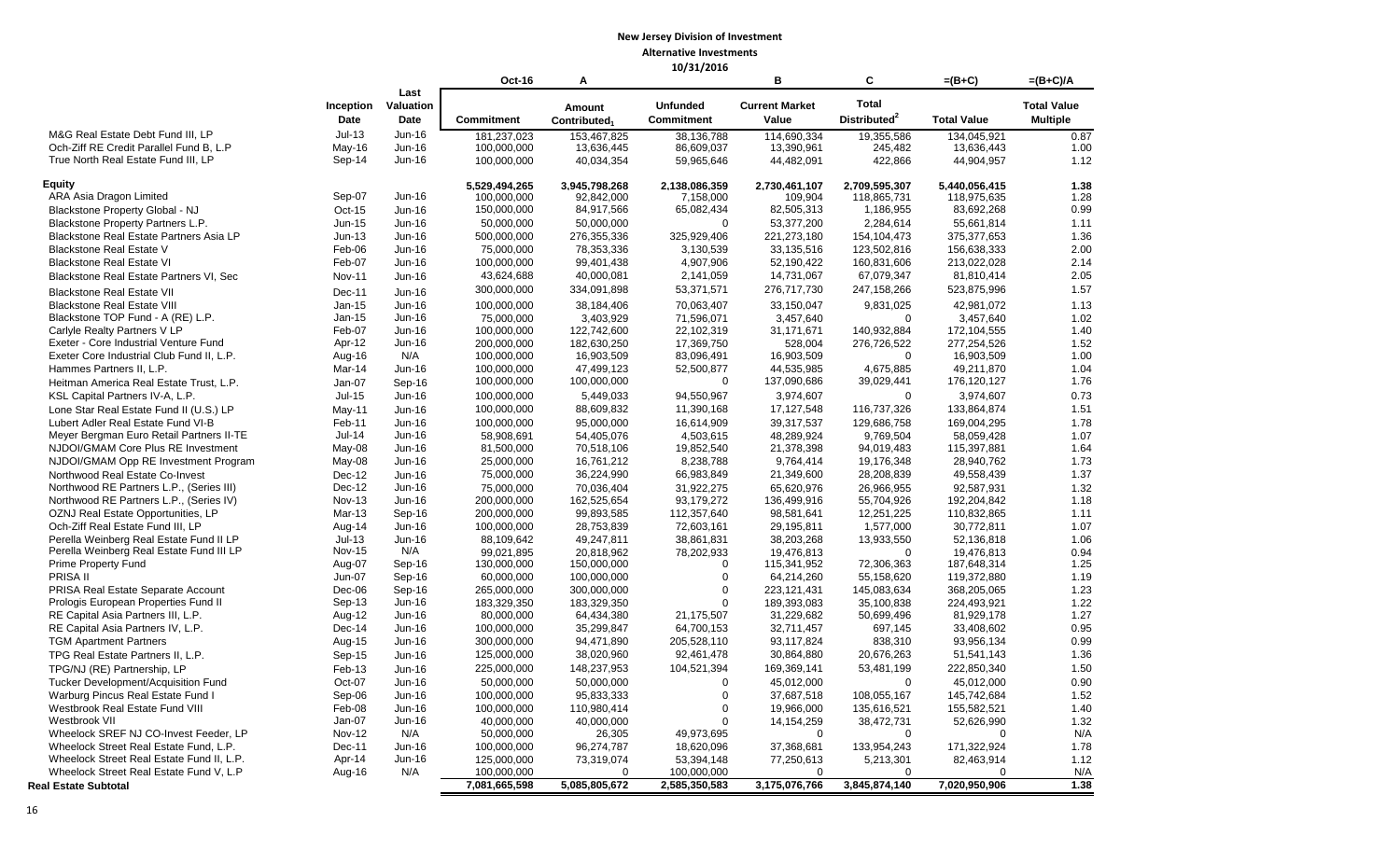|                                                                           |                    |                           | <b>Oct-16</b>              | A                                  |                                      | в                              | C                                        | $=(B+C)$                     | $=(B+C)/A$                            |
|---------------------------------------------------------------------------|--------------------|---------------------------|----------------------------|------------------------------------|--------------------------------------|--------------------------------|------------------------------------------|------------------------------|---------------------------------------|
|                                                                           | Inception<br>Date  | Last<br>Valuation<br>Date | <b>Commitment</b>          | Amount<br>Contributed <sub>1</sub> | <b>Unfunded</b><br><b>Commitment</b> | <b>Current Market</b><br>Value | <b>Total</b><br>Distributed <sup>2</sup> | <b>Total Value</b>           | <b>Total Value</b><br><b>Multiple</b> |
| <b>Absolute Return</b>                                                    |                    |                           | 810,000,000                | 765,000,000                        | 45,000,000                           | 709,026,765                    | 75,000,000                               | 784,026,765                  | 1.02                                  |
| Brevan Howard Fund Limited                                                | <b>Nov-11</b>      | Sep-16                    | 300,000,000                | 300,000,000                        | $\Omega$                             | 246,188,000                    | 50,000,000                               | 296,188,000                  | 0.99                                  |
| Iguazu Partners, L.P.                                                     | Dec-13             | Sep-16                    | 150,000,000                | 105,000,000                        | 45,000,000                           | 122,092,845                    | $\mathbf 0$                              | 122,092,845                  | 1.16                                  |
| MKP Opportunity Partners, L.P.                                            | Sep-12             | Sep-16                    | 360,000,000                | 360,000,000                        | $\Omega$                             | 340,745,920                    | 25,000,000                               | 365,745,920                  | 1.02                                  |
| <b>Credit</b>                                                             |                    |                           | 2,050,000,000              | 1,925,000,000                      | 125,000,000                          | 1,790,293,252                  | 518,001,840                              | 2,308,295,093                | 1.20                                  |
| Canyon Value Realization Fund                                             | Jun-07             | Sep-16                    | 75,000,000                 | 75,000,000                         | $\Omega$                             | 134,487,150                    | $\mathbf 0$                              | 134,487,150                  | 1.79                                  |
| Canyon Balanced Fund                                                      | Jul-11             | Sep-16                    | 125,000,000                | 125,000,000                        | 0                                    | 135,245,397                    | 46,152,491                               | 181,397,888                  | 1.45                                  |
| Claren Road Credit Master Fund, Ltd.                                      | Jun-12             | Sep-16                    | 250,000,000                | 250,000,000                        | $\mathbf 0$                          | 27,343,229                     | 187,702,820                              | 215,046,049                  | 0.86                                  |
| Chatham Fund, LP                                                          | Dec-14             | Sep-16                    | 300,000,000                | 300,000,000                        | $\Omega$                             | 380.731.800                    | $\mathbf 0$                              | 380,731,800                  | 1.27                                  |
| GSO Credit Partners - A, L.P.                                             | Mar-12             | Sep-16                    | 600,000,000                | 475,000,000                        | 125,000,000                          | 660,869,875                    | $\mathbf 0$                              | 660,869,875                  | 1.39                                  |
| GSO Special Situations Fund, L.P.                                         | Feb-12             | Sep-16                    | 100,000,000                | 100,000,000                        | $\mathbf 0$                          | 124,211,300                    | $\mathbf 0$                              | 124,211,300                  | 1.24                                  |
| Lazard Rathmore Fund, Ltd.                                                | Aug-12             | Jun-16                    | 150,000,000                | 150,000,000                        | $\Omega$                             | 0                              | 156,528,175                              | 156,528,175                  | 1.04                                  |
| Regiment Capital Ltd. Fund                                                | Dec-11             | Sep-16                    | 150,000,000                | 150,000,000                        | $\mathbf 0$                          | 5,411,501                      | 127,618,354                              | 133,029,856                  | 0.89                                  |
| Solus Opportunities Fund 3, LP                                            | Apr-14             | Sep-16                    | 300,000,000                | 300,000,000                        | 0                                    | 321,993,000                    | $\mathbf 0$                              | 321,993,000                  | 1.07                                  |
| <b>Distressed</b>                                                         |                    |                           | 350,000,000                | 450.000.000                        | 0                                    | 249,005,606                    | 406,550,362                              | 655.555.968                  | 1.46                                  |
| Centerbridge Credit Partners                                              | Oct-07             | Sep-16                    | 200.000.000                | 200,000,000                        | 0                                    | 225,794,584                    | 79,856,028                               | 305,650,612                  | 1.53                                  |
| King Street Capital                                                       | Feb-07             | Sep-16                    | 150,000,000                | 150,000,000                        | 0                                    | 19,501,040                     | 225,126,280                              | 244,627,320                  | 1.63                                  |
| Marathon Special Opp Fund, LTD                                            | Jul-08             | Aug-16                    | $\mathbf 0$                | 100,000,000                        | $\Omega$                             | 3,709,983                      | 101,568,054                              | 105,278,037                  | 1.05                                  |
| <b>Equity Long/ Short</b>                                                 |                    |                           | 1,275,000,000              | 1,000,314,183                      | 275,123,621                          | 886,597,386                    | 346,051,265                              | 1,232,648,651                | 1.23                                  |
| Bay Pond Partners, L.P.                                                   | Apr-12             | Sep-16                    | 200,000,000                | 200,000,000                        | 0                                    | 170,078,100                    | 50,000,000                               | 220,078,100                  | 1.10                                  |
| Cadian Fund, L.P.                                                         | $May-12$           | Sep-16                    | 100.000.000                | 100,000,000                        | $\Omega$                             | 119,868,800                    | $\Omega$                                 | 119,868,800                  | 1.20                                  |
| Omega Overseas Partners Ltd. Class-B<br>Scopia PX, LLC                    | Jan-07<br>$Jan-13$ | Sep-16<br>Sep-16          | 225,000,000                | 150,000,000                        | 75,000,000                           | 68,575,200                     | 144,000,000                              | 212,575,200                  | 1.42                                  |
| ValueAct Capital Partners II, L.P.                                        | <b>Nov-11</b>      | Sep-16                    | 250,000,000<br>150,000,000 | 250,000,000<br>150,000,000         | $\Omega$<br>$\Omega$                 | 264,837,500<br>256,804,050     | 0<br>$\mathbf 0$                         | 264,837,500<br>256,804,050   | 1.06<br>1.71                          |
|                                                                           |                    |                           | 200,000,000                | 50,314,183                         | 150,123,621                          | 213,114                        | 36,017,316                               | 36,230,430                   | 0.72                                  |
| ValueAct Co-Invest International LP<br>Visium Balanced Offshore Fund, Ltd | $Jun-13$<br>Aug-12 | Sep-16<br>Aug-16          | 150,000,000                | 100,000,000                        | 50,000,000                           | 6,220,622                      | 116,033,948                              | 122,254,570                  | 1.22                                  |
| <b>Event Driven</b>                                                       |                    |                           | 1,400,000,000              | 1,555,502,696                      | 198,982,248                          | 1,330,385,312                  | 608,390,937                              | 1,938,776,248                | 1.25                                  |
| Cevian Capital II, L.P.                                                   | Apr-12             | Sep-16                    | 150,000,000                | 150,000,000                        | 0                                    | 169,004,887                    | 28,627,680                               | 197,632,567                  | 1.32                                  |
| Davidson Kempner Institutional Partners, L.P                              | Dec-06             | Sep-16                    | 150,000,000                | 150,000,000                        | $\Omega$                             | 245,328,750                    | 0                                        | 245,328,750                  | 1.64                                  |
| Elliott Associates, L.P.                                                  | Apr-12             | Jun-16                    | 200,000,000                | 200,000,000                        | $\Omega$                             | 227,151,600                    | $\Omega$                                 | 227, 151, 600                | 1.14                                  |
| JANA Strategic Investment Fund II, LP                                     | $Jun-13$           | Sep-16                    | 300,000,000                | 455,502,696                        | 198,982,248                          | 109,635,237                    | 348,403,779                              | 458,039,016                  | 1.01                                  |
| Pershing Square LP                                                        | Apr-10             | Sep-16                    | 200,000,000                | 200,000,000                        | $\Omega$                             | 85,183,484                     | 196,124,003                              | 281,307,487                  | 1.41                                  |
| Starboard Leaders Fund LP                                                 | Mar-14             | Sep-16                    | 125,000,000                | 125,000,000                        | 0                                    | 133,371,875                    | $\mathbf 0$                              | 133,371,875                  | 1.07                                  |
| Starboard Value and Opportunity LP                                        | Mar-14             | Sep-16                    | 75,000,000                 | 75,000,000                         | $\Omega$                             | 89,652,750                     | $\mathbf 0$                              | 89,652,750                   | 1.20                                  |
| Third Point Offshore Fund, LTD.                                           | Apr-11             | Sep-16                    | 100,000,000                | 100,000,000                        | $\Omega$                             | 144,905,079                    | 10,235,474                               | 155,140,553                  | 1.55                                  |
| York Capital Management, LP                                               | Feb-07             | Sep-16                    | 100,000,000                | 100,000,000                        | $\Omega$                             | 126, 151, 650                  | 25,000,000                               | 151, 151, 650                | 1.51                                  |
| <b>Fund of Funds</b>                                                      |                    |                           | 2,210,000,000              | 2,151,258,928                      | 58,741,072                           | 2,259,344,617                  | 553,241,963                              | 2,812,586,580                | 1.31                                  |
| AIMS/NJ Multi-Strategy Portfolio, LLC                                     | Aug-06             | Sep-16                    | 550,000,000                | 550,000,000                        | $\Omega$                             | 710,678,488                    | 49,455,035                               | 760,133,523                  | 1.38                                  |
| Arden Garden State NJ Fund LP.<br>Protege Partners, LP                    | Jun-06             | Sep-16                    | 500,000,000                | 500,000,000<br>150,000,000         | 0<br>0                               | 295,712,254<br>78,390,099      | 259,804,258<br>108,000,000               | 555,516,512                  | 1.11                                  |
| Woodley Park NJ, L.P.                                                     | Jun-07<br>Aug-06   | Sep-16<br>Aug-16          | 150,000,000<br>810,000,000 | 751,258,928                        | 58,741,072                           | 1,085,967,815                  | 29,590,586                               | 186,390,099<br>1,115,558,401 | 1.24<br>1.48                          |
|                                                                           |                    |                           | 200,000,000                | 200,000,000                        | 0                                    | 88,595,961                     | 106,392,084                              | 194,988,045                  | 0.97                                  |
| Reservoir Strategic Partners Fund, LP                                     | $Jul-11$           | Sep-16                    |                            |                                    |                                      |                                |                                          |                              |                                       |
| <b>Global Macro</b>                                                       |                    |                           | 550,000,000                | 550,000,000                        | 0                                    | 600,978,700                    | 25,000,000                               | 625,978,700                  | 1.14                                  |
| Lynx Common (Bermuda) Ltd.                                                | Mar-11             | Sep-16                    | 200,000,000                | 200,000,000                        | 0                                    | 204,898,750                    | 25,000,000                               | 229,898,750                  | 1.15                                  |
| Winton Futures Fund                                                       | Jan-11             | Sep-16                    | 350,000,000                | 350,000,000                        | 0                                    | 396,079,950                    | 0                                        | 396,079,950                  | 1.13                                  |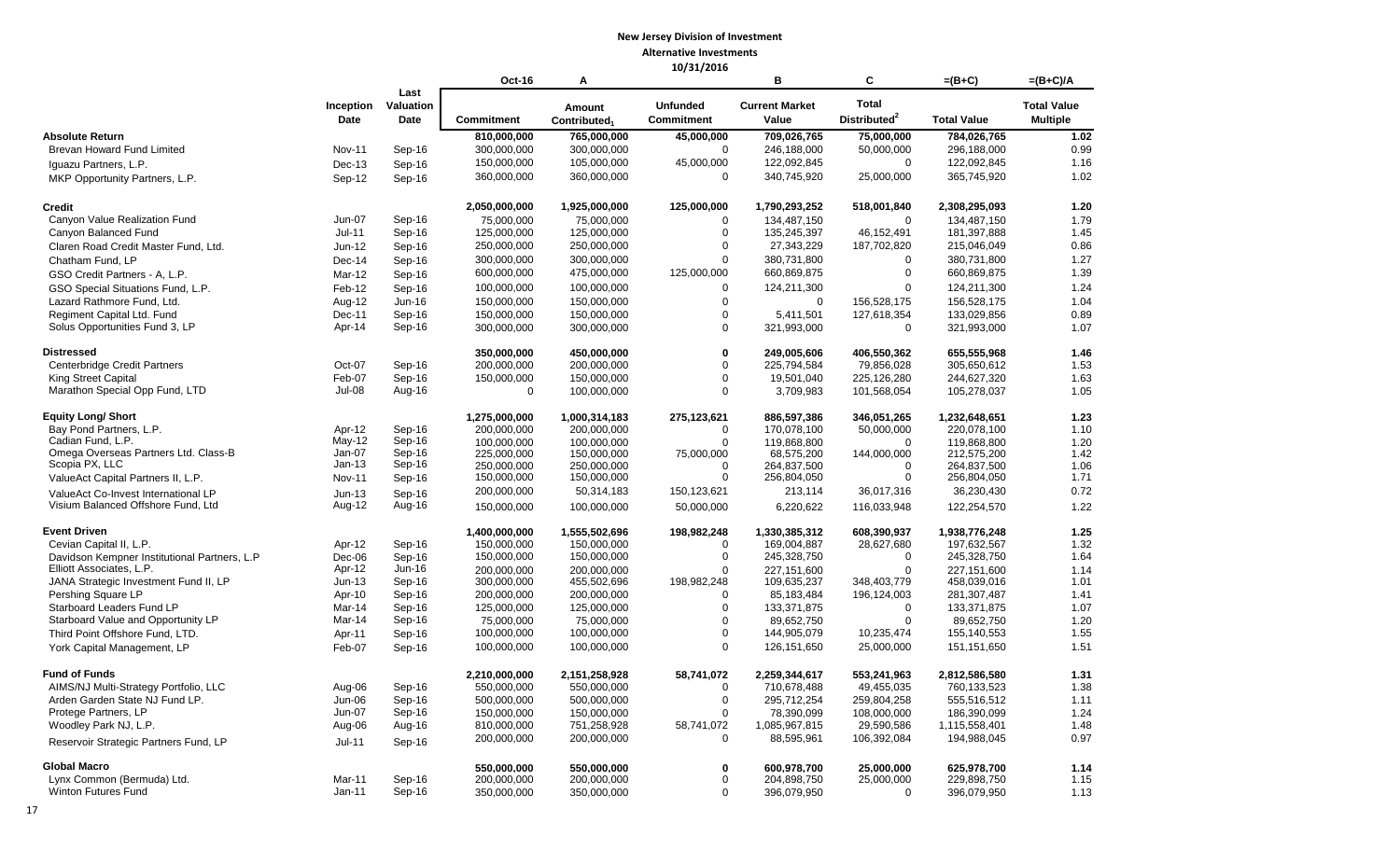| Alternative investments |  |
|-------------------------|--|
| 10/31/2016              |  |

|                                         |                   |                           | <b>Oct-16</b>     | A                                  |                                      | в                              | C                                        | $=(B+C)$           | $=(B+C)/A$                            |
|-----------------------------------------|-------------------|---------------------------|-------------------|------------------------------------|--------------------------------------|--------------------------------|------------------------------------------|--------------------|---------------------------------------|
|                                         | Inception<br>Date | Last<br>Valuation<br>Date | <b>Commitment</b> | Amount<br>Contributed <sub>1</sub> | <b>Unfunded</b><br><b>Commitment</b> | <b>Current Market</b><br>Value | <b>Total</b><br>Distributed <sup>2</sup> | <b>Total Value</b> | <b>Total Value</b><br><b>Multiple</b> |
| <b>Multi-Strategy</b>                   |                   |                           | 500,000,000       | 650,000,000                        | 0                                    | 240,361,395                    | 555,216,012                              | 795,577,407        | 1.22                                  |
| AG Garden Partners, LP                  | Mar-06            | Aug-16                    | $\mathbf 0$       | 150,000,000                        | $\Omega$                             | 2,759,701                      | 158,771,000                              | 161,530,701        | 1.08                                  |
| Farallon Capital Inst. Partners, L.P.   | Jun-07            | Sep-16                    | 150,000,000       | 150,000,000                        | $\Omega$                             | 6,639,112                      | 160,416,449                              | 167,055,561        | 1.11                                  |
| Laurion Capital Global Markets Fund     | Sep-15            | N/A                       | 100,000,000       | 100,000,000                        | $\Omega$                             | $\Omega$                       | 93,736,127                               | 93,736,127         | 0.94                                  |
| Laurion Capital Ltd.                    | $Jul-15$          | Sep-16                    | 100,000,000       | 100,000,000                        | $\Omega$                             | 102,042,500                    | $\mathbf 0$                              | 102,042,500        | 1.02                                  |
| OZ Domestic Partners II, Ltd.           | Jun-06            | Sep-16                    | 150,000,000       | 150,000,000                        | $\Omega$                             | 128,920,082                    | 142,292,436                              | 271,212,518        | 1.81                                  |
| <b>Hedge Fund Subtotal</b>              |                   |                           | 9,145,000,000     | 9,047,075,807                      | 702,846,941                          | 8,065,993,032                  | 3,087,452,379                            | 11, 153, 445, 411  | 1.23                                  |
|                                         |                   |                           |                   |                                    |                                      |                                |                                          |                    |                                       |
| Aether Real Assets III Surplus, LP      | <b>Nov-13</b>     | Jun-16                    | 100,000,000       | 67,477,995                         | 33,394,573                           | 71,433,394                     | 872,568                                  | 72,305,962         | 1.07                                  |
| Aether Real Assets III. LP              | <b>Nov-13</b>     | Jun-16                    | 30,000,000        | 17,017,854                         | 13,406,839                           | 17,474,289                     | 424,693                                  | 17,898,982         | 1.05                                  |
| Blackstone Energy Partners, L.P.        | <b>Mar-12</b>     | Jun-16                    | 150,000,000       | 181,246,460                        | 14,569,615                           | 152,845,363                    | 78,219,887                               | 231,065,250        | 1.27                                  |
| Blackstone Energy Partners II, L.P.     | $May-15$          | Jun-16                    | 80,000,000        | 7,088,601                          | 72,911,399                           | 6,165,155                      | $\Omega$                                 | 6,165,155          | 0.87                                  |
| <b>Blackstone Resources Select Fund</b> | Aug-11            | Sep-16                    | 250,000,000       | 250,000,000                        | $\Omega$                             | 144,961,000                    | $\overline{0}$                           | 144,961,000        | 0.58                                  |
| Blackstone TOP Fund - A, L.P.           | $Jul-12$          | Jun-16                    | 620,093,499       | 712,350,151                        | 108,415,017                          | 508,865,059                    | 270,039,327                              | 778,904,386        | 1.09                                  |
| Brookfield Capital Partners IV, L.P.    | May-16            | <b>Jun-16</b>             | 150,000,000       | 34,534,842                         | 116,336,335                          | 34,962,368                     | 2,675,552                                | 37,637,920         | 1.09                                  |
| BX NJ Co-Invest, L.P.                   | Aug-12            | Jun-16                    | 21,163,690        | 21,163,690                         | $\Omega$                             | 50,188,208                     | 16,569,952                               | 66,758,160         | 3.15                                  |
| Gresham Commodity Fund (ETAP)           | Feb-08            | Sep-16                    | 200,000,000       | 200,000,000                        | $\Omega$                             | 94,619,800                     | $\Omega$                                 | 94,619,800         | 0.47                                  |
| Gresham Commodity Fund (TAP)            | Nov-07            | Sep-16                    | 200,000,000       | 200,000,000                        |                                      | 56,769,125                     | 75,000,000                               | 131,769,125        | 0.66                                  |
| GSO Energy Partners - A, L.P.           | <b>Mar-12</b>     | Jun-16                    | 650,000,000       | 476,243,241                        | 345, 321, 874                        | 342,184,041                    | 171,565,115                              | 513,749,156        | 1.08                                  |
| Hitecvision VII, L.P.                   | Apr-14            | Jun-16                    | 100,000,000       | 33,860,923                         | 66,139,077                           | 30,909,436                     | $\Omega$                                 | 30,909,436         | 0.91                                  |
| NJ/HV Resource Opportunities, L.P.      | Jun-15            | Jun-16                    | 150,000,000       | 18,274,731                         | 131,725,269                          | 17,331,554                     | $\Omega$                                 | 17,331,554         | 0.95                                  |
| OZ Energy Partners Parallel B, L.P.     | May-16            | Sep-16                    | 100,000,000       | 12,858,893                         | 87,141,107                           | 13,909,657                     | $\Omega$                                 | 13,909,657         | 1.08                                  |
| OZNJ Real Asset Opportunities, LP       | Mar-13            | Sep-16                    | 200,000,000       | 124,027,306                        | 76,381,629                           | 139,845,638                    | 408,935                                  | 140,254,573        | 1.13                                  |
| RC Woodlev Park, LP                     | $May-11$          | Aug-16                    | 135,000,000       | 135,000,000                        | $\Omega$                             | 18,457                         | 89,569,359                               | 89,587,816         | 0.66                                  |
| <b>Sheridan Production Partners I</b>   | Aug-07            | Jun-16                    | 50,000,000        | 52,250,000                         | $\Omega$                             | 26,004,001                     | 43,625,000                               | 69,629,001         | 1.33                                  |
| Sheridan Production Partners II-B, L.P  | <b>Nov-10</b>     | Jun-16                    | 100,000,000       | 100,000,000                        | $\Omega$                             | 70,445,000                     | 7,000,000                                | 77,445,000         | 0.77                                  |
| Tenaska Power Fund II, L.P.             | Sep-08            | $Jun-16$                  | 100,000,000       | 88,381,323                         | 11,618,677                           | 4,300,938                      | 78,620,112                               | 82,921,050         | 0.94                                  |
| Warburg Pincus Energy, L.P.             | May-14            | Jun-16                    | 100,000,000       | 27,200,000                         | 72,800,000                           | 24,628,376                     | $\mathbf 0$                              | 24,628,376         | 0.91                                  |
| <b>Real Assets Subtotal</b>             |                   |                           | 3,486,257,189     | 2,758,976,009                      | 1,150,161,413                        | 1,807,860,859                  | 834,590,500                              | 2,642,451,359      | 0.96                                  |
| <b>Grand Total</b>                      |                   |                           | 33,882,616,073    | 28,495,907,370                     | 8,694,563,021                        | 20,263,955,335                 | 17,291,515,342                           | 37,555,470,678     | 1.32                                  |
|                                         |                   |                           |                   |                                    |                                      |                                |                                          |                    |                                       |

1. Amount Contributed does not include adjustment for portion of total distributions that are recallable. Contributions does include return of unused funded capital. 2. Total distributed include recallable portion of proceeds.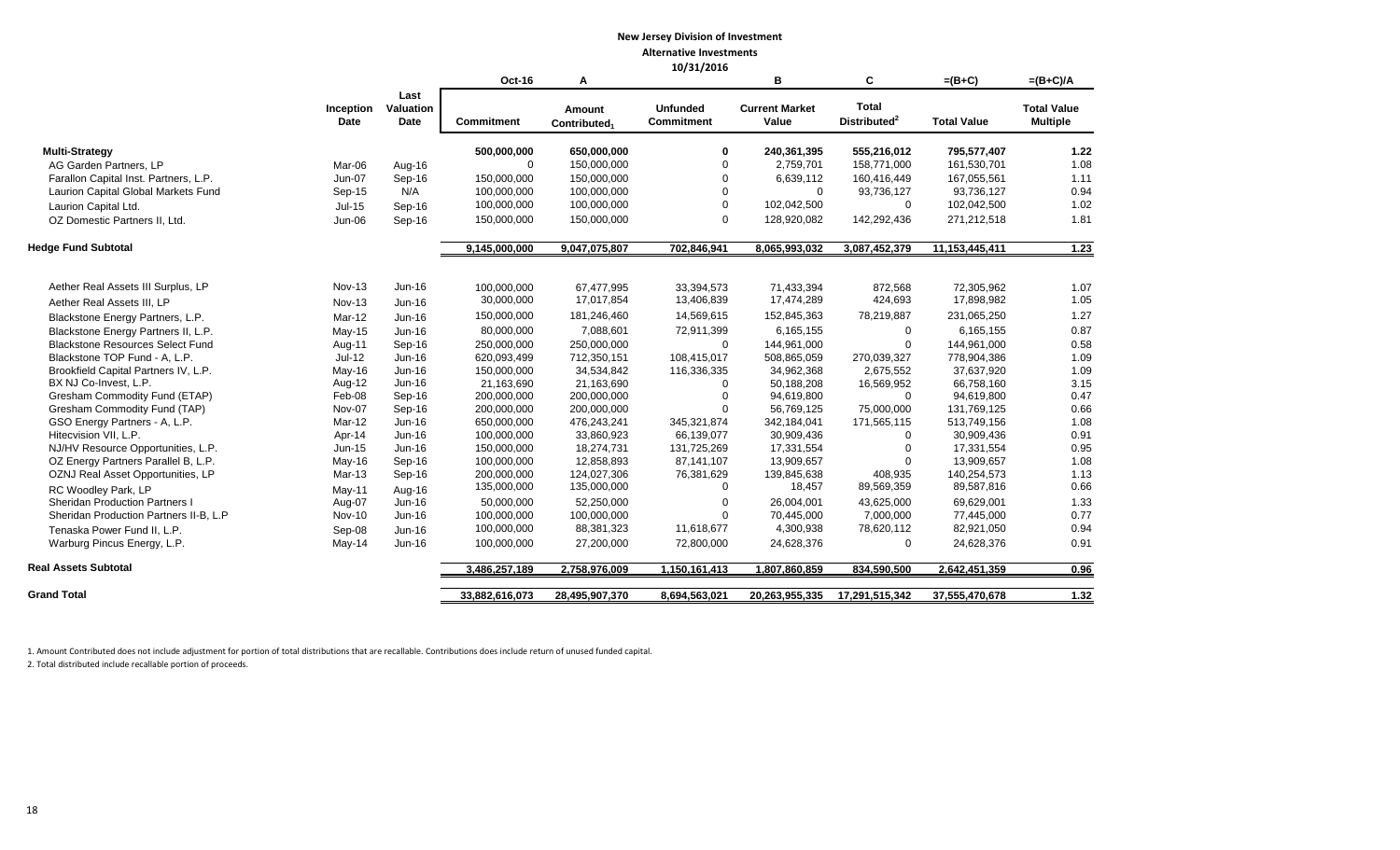#### **New Jersey Division of Investment Global Diversified Credit 10/31/16**

#### **Global Diversified Credit as of October 31, 2016**

Presents underlying fund level information including the Portfolio's original commitments, funded amounts to date, remaining commitments and the distributions to date.

|                                             |                       |                           | Oct-16        | A                                  |                                      | в                              | C                                 | $=(B+C)$           | $=(B+C)/A$                            |
|---------------------------------------------|-----------------------|---------------------------|---------------|------------------------------------|--------------------------------------|--------------------------------|-----------------------------------|--------------------|---------------------------------------|
|                                             | <b>Inception Date</b> | Last<br>Valuation<br>Date | Commitment    | Amount<br>Contributed <sub>1</sub> | <b>Unfunded</b><br><b>Commitment</b> | <b>Current Market</b><br>Value | Total<br>Distributed <sup>2</sup> | <b>Total Value</b> | <b>Total Value</b><br><b>Multiple</b> |
| <b>BlackRock Credit Investors</b>           | Oct-07                | Jun-16                    | 400,000,000   | 400,000,000                        | $\Omega$                             |                                | 383,224,897                       | 383,224,897        | 0.96                                  |
| <b>BlackRock Credit Investors Co-Invest</b> | Oct-09                | Jun-16                    | 144,000,000   | 144,000,000                        |                                      |                                | 262,082,589                       | 262,082,589        | 1.82                                  |
| Blackstone TORO Fund - A L.P.               | Apr-16                | Jun-16                    | 250,000,000   | 101,301,825                        | 148,698,175                          | 101,100,943                    |                                   | 101,100,943        | 1.00                                  |
| Cerberus NJ Credit Opportunities Fund, L.P. | Apr-12                | Sep-16                    | 300,000,000   | 321,268,657                        | 46,393,035                           | 356,062,296                    | 67,661,692                        | 423,723,987        | 1.32                                  |
| Golden Tree Opportunities LP-Class D        | Sep-07                | Aug-16                    | 250,000,000   | 249,500,000                        | 500,000                              | 464,695,703                    | 4,676,086                         | 469,371,789        | 1.88                                  |
| Knight TAO, L.P.                            | $Oct-14$              | Jun-16                    | 700,000,000   | 325,381,622                        | 374,618,378                          | 342,873,512                    | 1,140,048                         | 344,013,560        | 1.06                                  |
| Knight/TPG NPL - C, L.P.                    | Mar-12                | Jun-16                    | 70,382,674    | 78,556,376                         | 5,000,000                            | 36,316,269                     | 83,767,441                        | 120,083,710        | 1.53                                  |
| Knight/TPG NPL - R, L.P.                    | Mar-12                | Jun-16                    | 59,054,236    | 55,554,236                         | 3,500,000                            | 7,989,493                      | 76,658,143                        | 84,647,636         | 1.52                                  |
| NJ/TCW Direct Lending LLC                   | Feb-16                | Jun-16                    | 150,000,000   | 30,789,000                         | 119,211,000                          | 30,707,101                     |                                   | 30,707,101         | 1.00                                  |
| Owl Rock Capital Corporation                | Sep-16                | Sep-16                    | 400,000,000   |                                    | 400,000,000                          |                                |                                   |                    | N/A                                   |
| Owl Rock Capital Holdings LLC               | Sep-16                | Sep-16                    | 550,687       | 550,687                            |                                      | 550,687                        |                                   | 550,687            | 1.00                                  |
| OZSC, LP                                    | Apr-10                | Sep-16                    | 350,000,000   | 454,572,090                        | 286,110,027                          | 635,738,331                    | 390,682,116                       | 1,026,420,447      | 2.26                                  |
| OZSC II, LP                                 | Mar-13                | Sep-16                    | 650,000,000   | 462,578,483                        | 220,670,432                          | 511,143,040                    | 33,248,915                        | 544,391,955        | 1.18                                  |
| OZNJ Private Opportunities LP               | Mar-13                | Sep-16                    | 400,000,000   | 537,569,691                        | 220,356,170                          | 239,940,787                    | 357,925,861                       | 597,866,648        | 1.11                                  |
| <b>TCW Direct Lending LLC</b>               | Mar-15                | Jun-16                    | 150,000,000   | 81,417,668                         | 73,331,596                           | 68,573,720                     | 13,293,093                        | 81,866,813         | 1.01                                  |
| TPG Opportunities Partners III (A), LP      | Apr-14                | Jun-16                    | 100,000,000   | 40,770,578                         | 60,533,758                           | 41,984,938                     | 1,318,644                         | 43,303,582         | 1.06                                  |
| Total                                       |                       |                           | 4,373,987,597 | 3,283,810,912                      | 1,958,922,571                        | 2,837,676,819                  | 1,675,679,525                     | 4,513,356,344      | 1.37                                  |

1. Amount Contributed does not include adjustment for portion of total distributions that are recallable. Contributions does include return of unused funded capital.

2. Total distributed include recallable portion of proceeds.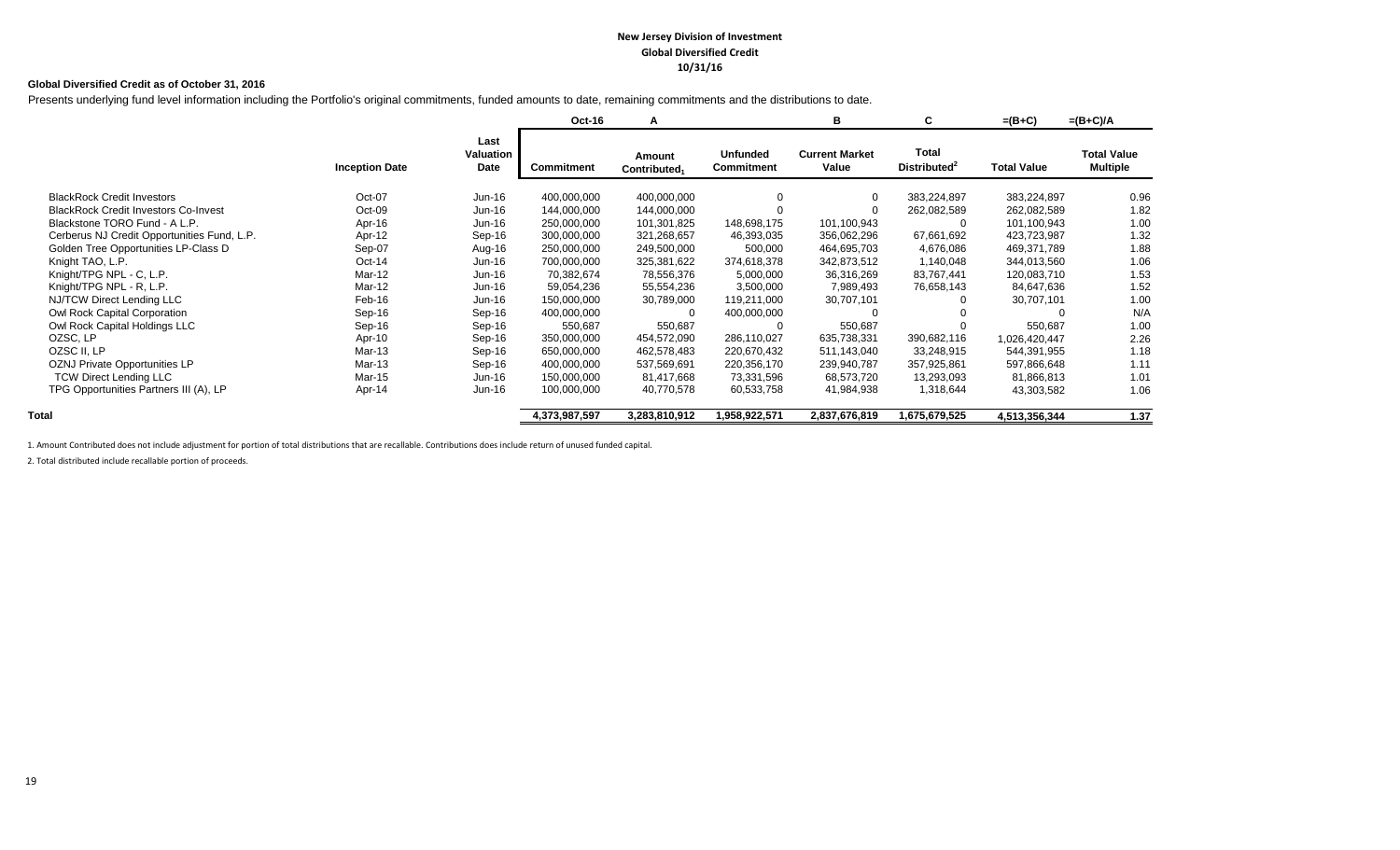## **New Jersey Division of Investment Opportunistic Investments**

## **10/31/16 Opportunistic Investments as of October 31, 2016**

Presents underlying fund level information including the Portfolio's original commitments, funded amounts to date, remaining commitments and the distributions to date.

|                            |                       |                           | <b>Oct-16</b> | Γ                                  |                                      | в                              |                                          | $=(B+C)$           | $=(B+C)/A$                            |
|----------------------------|-----------------------|---------------------------|---------------|------------------------------------|--------------------------------------|--------------------------------|------------------------------------------|--------------------|---------------------------------------|
|                            | <b>Inception Date</b> | Last<br>Valuation<br>Date | Commitment    | Amount<br>Contributed <sub>1</sub> | <b>Unfunded</b><br><b>Commitment</b> | <b>Current Market</b><br>Value | <b>Total</b><br>Distributed <sup>2</sup> | <b>Total Value</b> | <b>Total Value</b><br><b>Multiple</b> |
| Dyal NJ Investors, L.P.    | $Oct-12$              | $Jun-16$                  | 200,000,000   | 198,425,637                        | 28,149,503                           | 154,766,860                    | 83,728,929                               | 238,495,789        | 1.20                                  |
| Dyal II NJ Investors, L.P. | <b>Jul-14</b>         | $Jun-16$                  | 250,000,000   | 109,412,287                        | 148,347,759                          | 97,365,742                     | 8,758,111                                | 106,123,853        | 0.97                                  |
| Dyal III US Investors LP   | $Dec-15$              | $Jun-16$                  | 200,000,000   | 95,600,000                         | 104,400,000                          | 94,234,163                     | 1,468,161                                | 95,702,323         | 1.00                                  |
| Total                      |                       |                           | 650,000,000   | 403,437,925                        | 280,897,262                          | 346,366,765                    | 93,955,201                               | 440,321,965        | 1.09                                  |

1. Amount Contributed does not include adjustment for portion of total distributions that are recallable. Contributions does include return of unused funded capital.

2. Total distributed include recallable portion of proceeds.